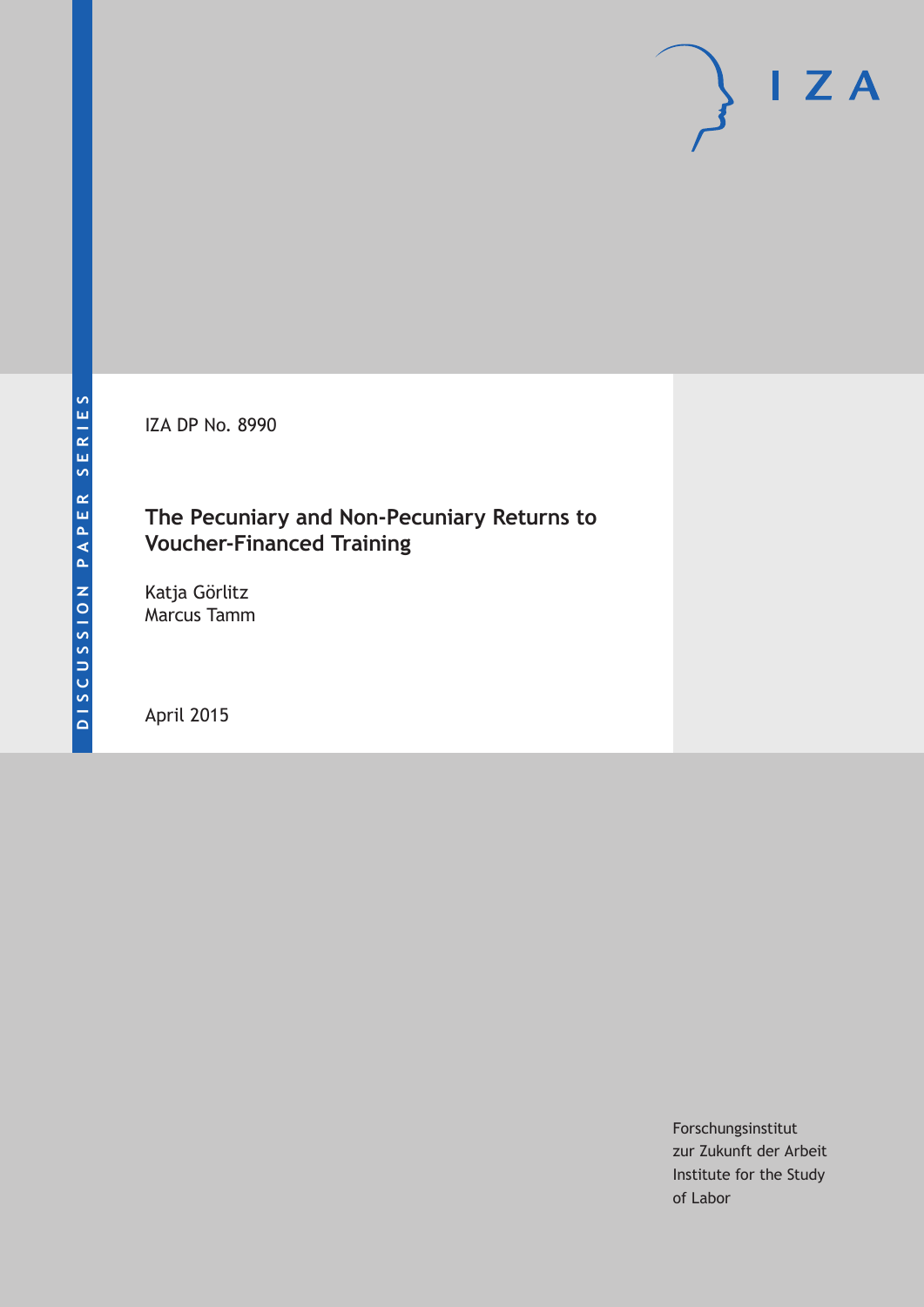# **The Pecuniary and Non-Pecuniary Returns to Voucher-Financed Training**

### **Katja Görlitz**

*FU Berlin, RWI and IZA*

### **Marcus Tamm**

*RWI and IZA*

### Discussion Paper No. 8990 April 2015

IZA

P.O. Box 7240 53072 Bonn Germany

Phone: +49-228-3894-0 Fax: +49-228-3894-180 E-mail: iza@iza.org

Any opinions expressed here are those of the author(s) and not those of IZA. Research published in this series may include views on policy, but the institute itself takes no institutional policy positions. The IZA research network is committed to the IZA Guiding Principles of Research Integrity.

The Institute for the Study of Labor (IZA) in Bonn is a local and virtual international research center and a place of communication between science, politics and business. IZA is an independent nonprofit organization supported by Deutsche Post Foundation. The center is associated with the University of Bonn and offers a stimulating research environment through its international network, workshops and conferences, data service, project support, research visits and doctoral program. IZA engages in (i) original and internationally competitive research in all fields of labor economics, (ii) development of policy concepts, and (iii) dissemination of research results and concepts to the interested public.

<span id="page-1-0"></span>IZA Discussion Papers often represent preliminary work and are circulated to encourage discussion. Citation of such a paper should account for its provisional character. A revised version may be available directly from the author.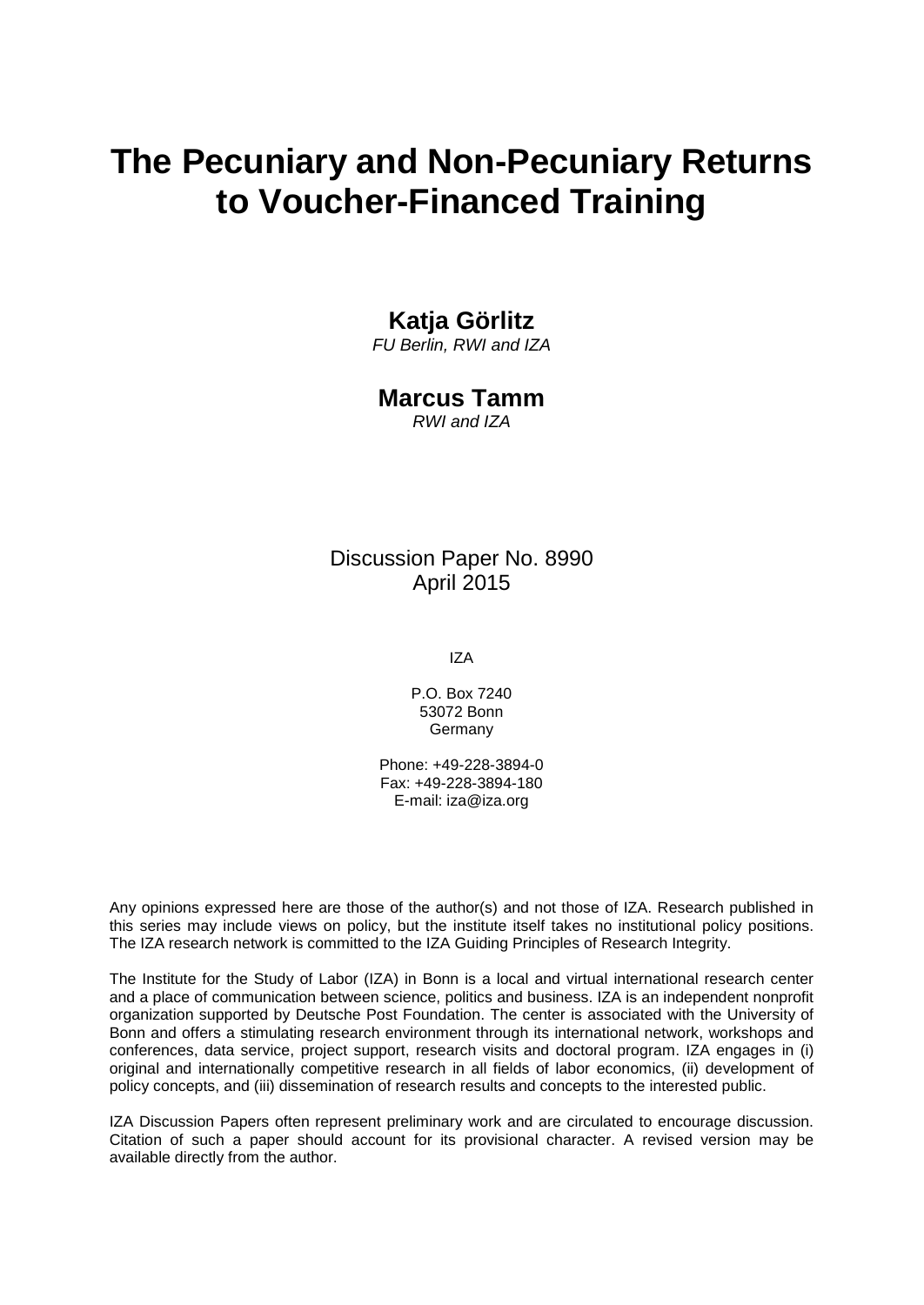IZA Discussion Paper No. 8990 April 2015

# **ABSTRACT**

# **The Pecuniary and Non-Pecuniary Returns to Voucher-Financed Training[\\*](#page-1-0)**

This paper analyzes the returns to training that was co-financed by the German voucher program *Bildungsprämie*. The estimation strategy compares outcomes of participants in voucher training with voucher recipients who intended to participate in training, but did not do so because of a random event like course cancellation by the provider of training. We find no impact of voucher training on wages, employment, job tasks and on subjective outcomes (in particular, the risk of job loss and job satisfaction). However, there is evidence that training participants report to better match the skill requirements of their job.

JEL Classification: I22, I26, J24, M53

Keywords: training, vouchers, returns to training, program evaluation

Corresponding author:

Katja Görlitz Freie Universität Berlin Boltzmannstraße 20 14195 Berlin Germany E-mail: [katja.goerlitz@fu-berlin.de](mailto:katja.goerlitz@fu-berlin.de)

This paper is based on a research project financed by the German Federal Ministry of Education and Research (BMBF), by the European Social Fund (ESF) and by the European Union.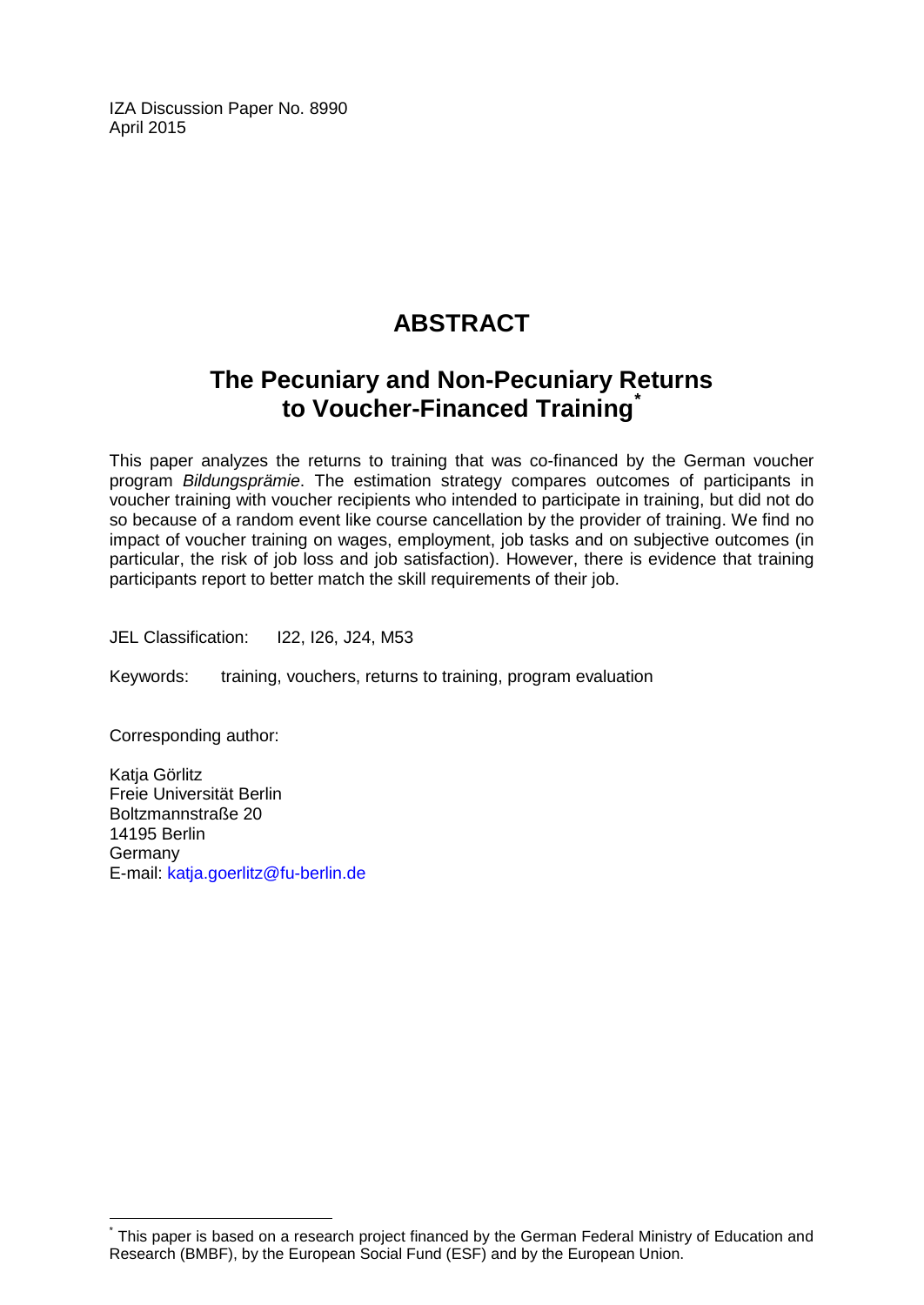#### **1. Introduction**

 $\overline{a}$ 

Recently, several European countries have introduced training vouchers at the federal or regional level that subsidize the costs of adult education with the aim of stimulating employees' training participation, for instance, Austria, Belgium, Germany, Italy and Switzerland (see e.g. OECD 2004). While there is a large literature analyzing the effects of training programs for the unemployed (see e.g. Card et al. 2010), little is known about the effectiveness of training vouchers for employed individuals. Schwerdt et al. (2012) find no impact of voucher training on earnings and employment analyzing a randomized field experiment in Switzerland. Hidalgo et al. (2014), whose analysis relies on data from a Dutch field experiment, also find no effects of voucher training on earnings and job mobility. In contrast, Singer and Toomet (2013) who apply a dynamic matching approach show that a training voucher for older workers introduced in Germany improves the employment stability for the elderly.

This paper investigates the short-run returns to training that was co-financed by a newly introduced large scale voucher program in Germany.<sup>1</sup> The analysis relies on data that was collected with the specific aim of program evaluation. Our first contribution is to provide further evidence on the effects of subsidized training on earnings and several employment and mobility indicators. This is not only important for evaluating the effectiveness of this specific voucher or voucher programs overall. It also expands our knowledge on the returns to on-thejob training in general. In the literature, the estimated wage returns to training vary dramatically. While some papers find extremely large returns to training that even exceed the returns to schooling (see e.g. Bartel 1995, Loewenstein and Spletzer 1999, Frazis and Loewenstein 2005), others find small returns (Brunello et al. 2012) or even zero returns to training (Kuruscu 2006, Leuven and Oosterbeek 2008, Görlitz 2011). The much smaller literature concerned with estimating the causal effects of training on employment find positive effects (see e.g. Picchio and van Ours 2011, Parent 1999). However, there are just too few studies to draw an overall conclusion.

Second, this paper also provides evidence on the effects of training on job tasks. This provides a more comprehensive picture of the pecuniary and non-pecuniary returns to training. To our

<sup>&</sup>lt;sup>1</sup> Because the voucher program was intended to increase training participation of individuals with no required involvement of their employers, this paper is closest related to Schwerdt et al. (2012) and Hidalgo et al. (2014). Singer and Toomet (2013) investigate the effects of a training program that is directed to either individuals or employers and that requires employers to co-finance training by paying wages during training participation.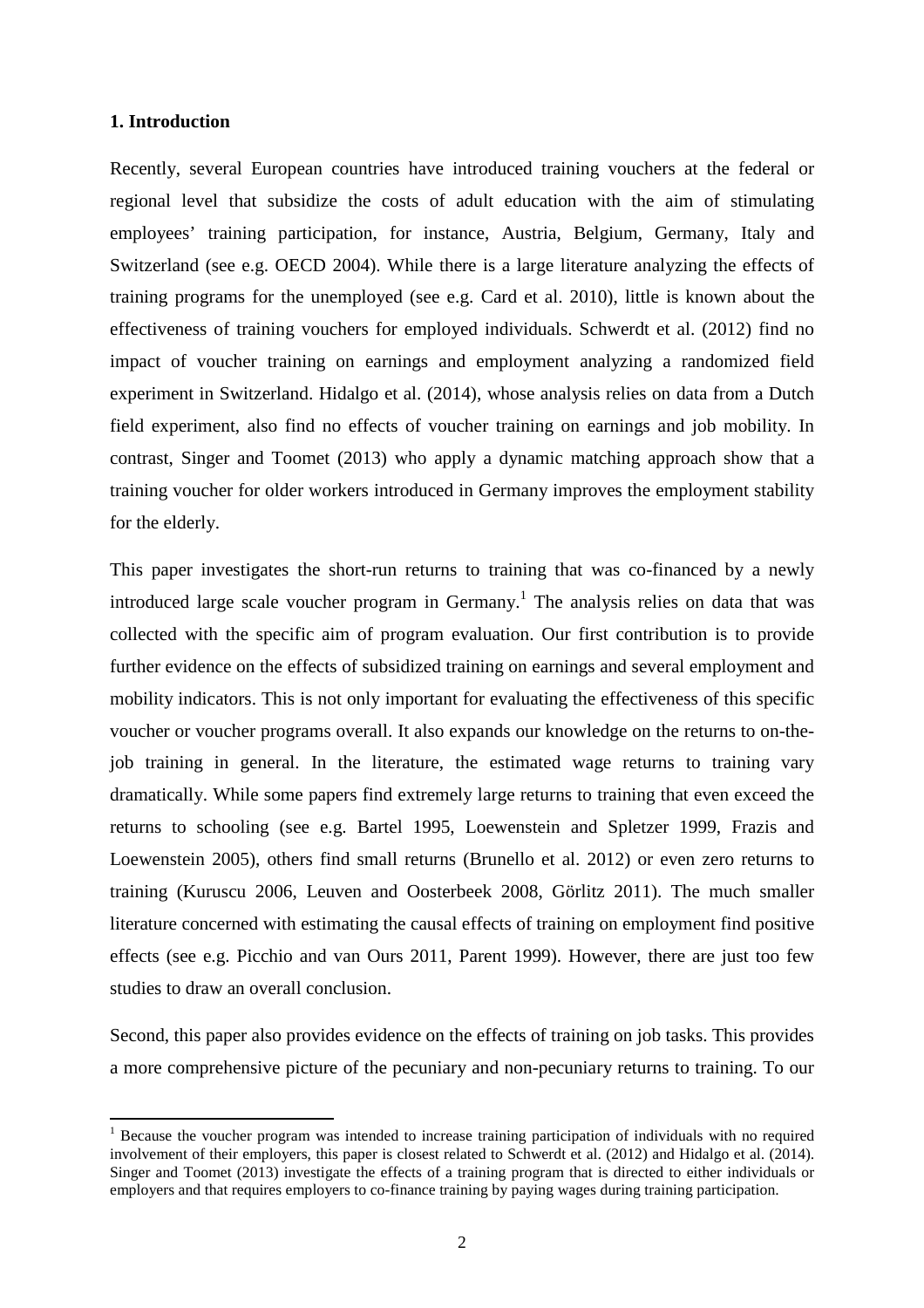knowledge, we are the first to analyze how training affects job tasks. Job tasks could be affected because training might affect external mobility (as was shown in the literature mentioned above) or internal mobility such as promotions or upgrades (Melero 2010, Krueger and Rouse 1998). These are likely to come along with changes in workers' tasks. But even in the absence of mobility, training might influence the tasks workers are expected to perform within a given position in a firm.

Third, we investigate the effects of training on the self-assessed risk of job loss, job satisfaction and the extent to which employees' perceive their skills to match with the skill requirements of their job. The previous literature on the returns to training has widely neglected these outcomes.<sup>2</sup> There are at least two reasons why subjective outcomes might be affected by training: First, training could modify perceptions without really changing individuals' work productivity. This might be the case, for example, if the fact that individuals did participate in training already leads to a more optimistic assessment of the risk of job loss, one's job satisfaction or the skill match quality. Second, the human capital accumulated through training might indeed improve work productivity which employees realize right away affecting their subjective outcomes in the short-run. In this case, training should actually reduce the objective risk of job loss and/or improve the skill match.<sup>3</sup>

When estimating the returns to training, the identification strategy needs to take the selection into training into account. The empirical strategy used in this paper addresses this selectivity issue by comparing the outcomes of participants and a control group of non-participants who have the same characteristics and motivation to participate in training. In particular, the control group of non-participants is composed of those non-participants who intended to participate in training (as they applied for and received a voucher) but had to cancel their training plans due to a random event such as cancelation of the training course by the provider, an illness or a family-related reason. This approach was developed by Leuven and Oosterbeek (2008). It is similar to using no-shows who applied for the program (Bell et al. 1995), but it is refined since not showing up could be systematically related to unobserved heterogeneity. This problem is circumvented by restricting the control group only to individuals with training intentions who had to cancel training plans due to a random event.

 $\overline{a}$ 

<sup>&</sup>lt;sup>2</sup> One exception is job satisfaction that was used e.g. in D'Addio et al. (2007) and Burgard and Görlitz (2014) who estimate correlations between training and job satisfaction, but fail to provide causal effects.

<sup>&</sup>lt;sup>3</sup> A possible discrepancy with objective measures for short-run effects might be due to employers needing more time to observe changes in productivity than employees.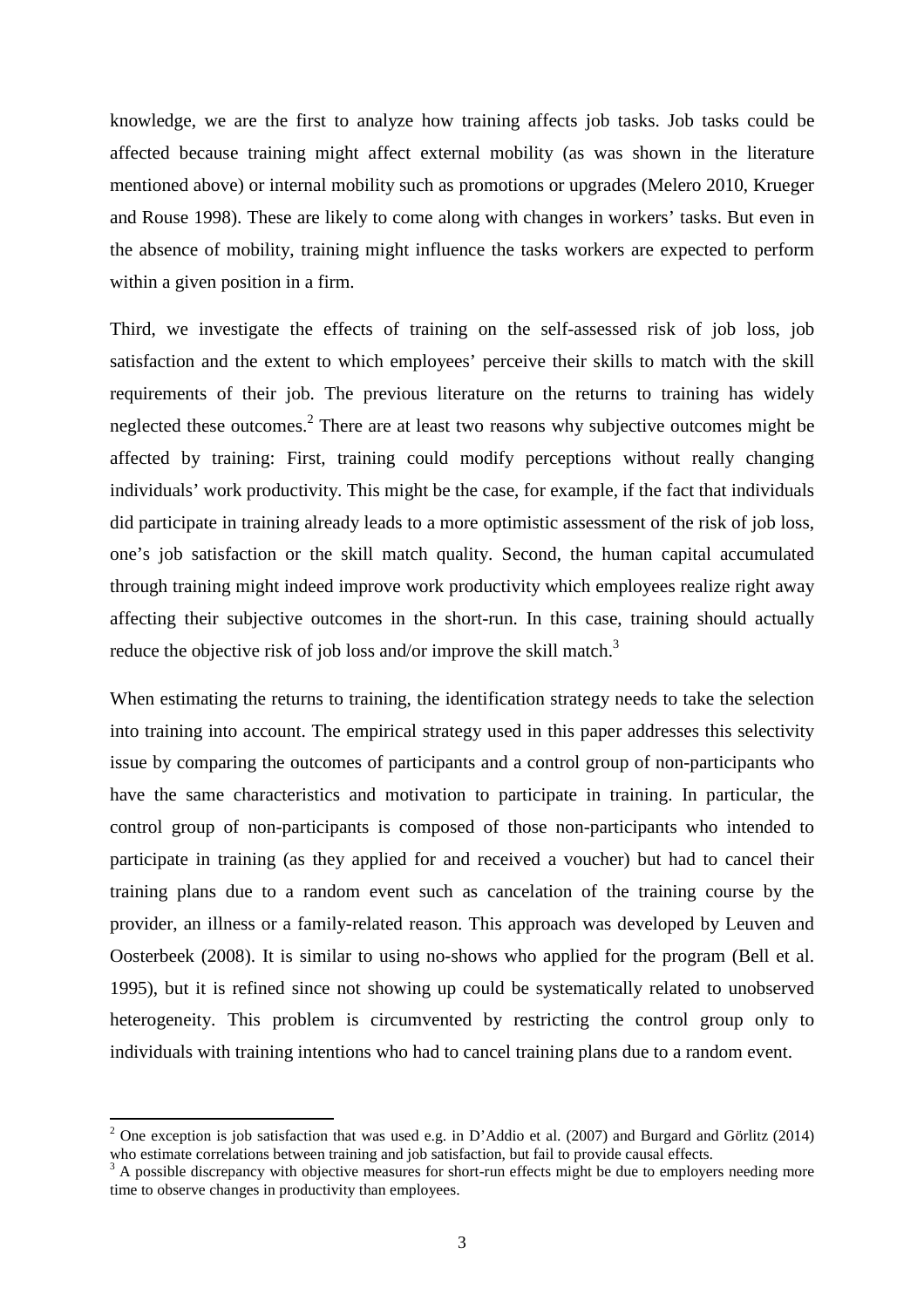The results suggest that training that was co-financed by the voucher has no effect on wages, employment and job tasks in the short-run. The subjective outcomes job satisfaction and the self-assessed risk of job loss are also found to be unaffected by training. In contrast, there is some evidence that training participants are more likely to perceive their skills to better match with their jobs' skill requirements. Unfortunately, we are not able to further investigate whether this is due a change in individuals' perceptions with no further effects on actual work performance or whether it actually reflects human capital accumulation increasing work performance. However, it can explain why individuals do participate in training, even if the short-run wage and employment returns to voucher training are in fact zero as our findings and some of the above-mentioned literature suggests.

The paper is organized as follows. The next section describes the voucher program in detail. Section 3 presents the data and the empirical strategy. Section 4 provides the regression results for earnings and employment (4.1), job tasks (4.2), the self-assessed subjective outcomes (4.3) and the sensitivity analysis (4.4). The final section concludes the study.

#### **2. The training voucher program**

l

The training voucher program *Bildungsprämie* was introduced in Germany in December 2008. The aim of the program was to increase employees' training participation, to motivate them to finance lifelong learning activities (partly) on their own (and not to solely depend on their employers) and to improve individuals' employment prospects by means of training. Our analysis focuses on individuals who participated in the program in 2010. In 2010, the voucher reduced the direct training costs by 50% up to a maximum subsidy of 500 Euro per training course. 4 Direct costs cover fees for participation in training courses that were charged by the providers. The voucher could be used for training at the vast majority of the German training providers.

Eligibility was pegged to several criteria. First, the voucher was available only for lowincome individuals who were either employed, on maternity or parental leave or a jobreturnee. The income thresholds referred to (joint) taxable income and were 25,600 Euro per year for singles and 51,200 Euro for married couples. Almost two thirds of all employees in Germany (approx. 25 million) meet these income criteria. The unemployed were not eligible for the *Bildungsprämie* because other active labor market programs were available for them.

<sup>&</sup>lt;sup>4</sup> As the voucher value and the eligibility criteria were changed occasionally since the introduction of the program, the following descriptions refer to the year 2010.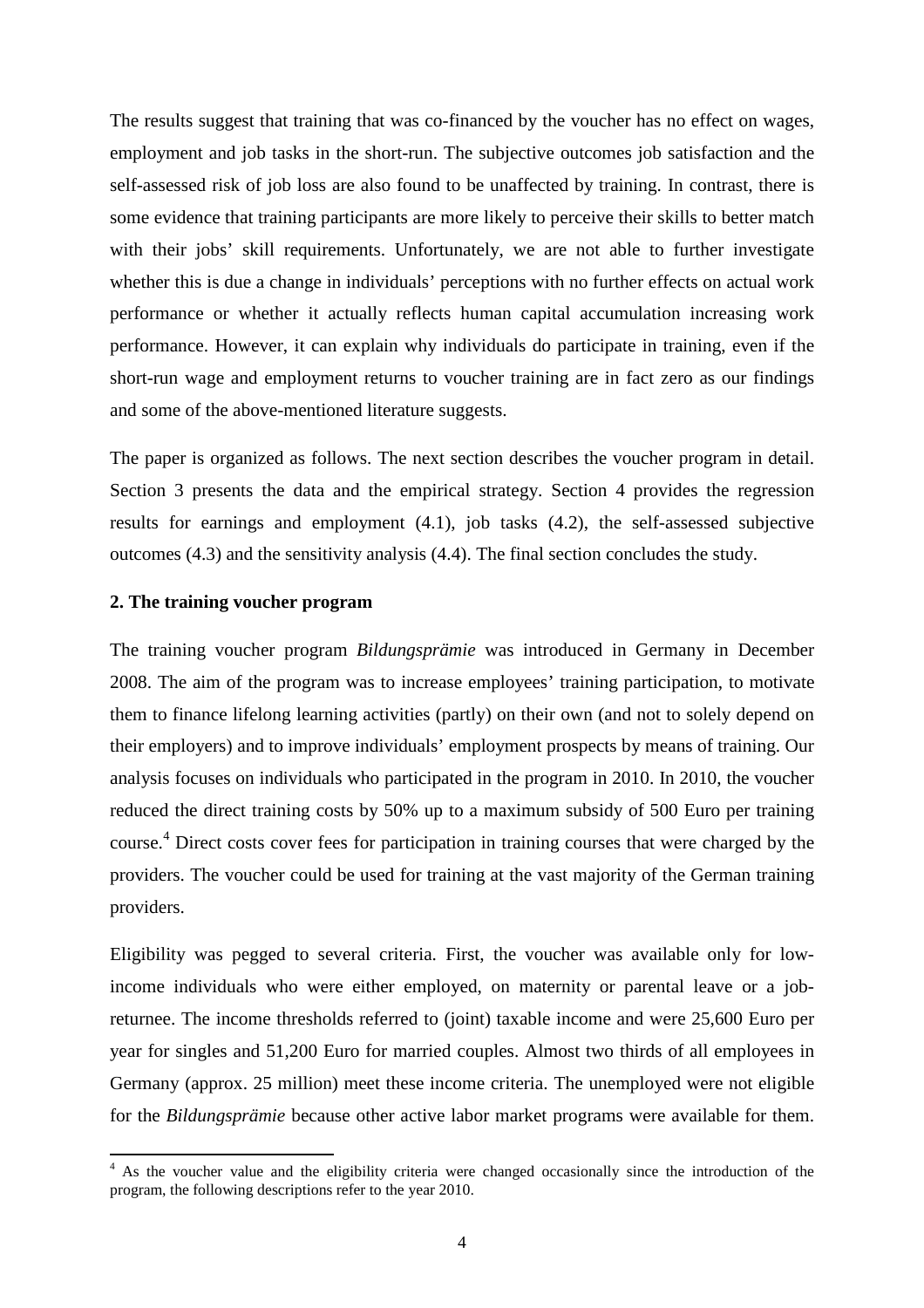Second, the voucher program only subsidized work-related training that was not provided by the employer of the voucher recipient. Furthermore, training should not have started before the voucher was issued. Third, the direct training costs that remained after deducting the voucher had to be borne by the applicants themselves, i.e. the voucher could not be combined with other public subsidies. Finally, for each applicant the number of vouchers was restricted to one per year.

To obtain a voucher, individuals had to visit one of the 500 counselling offices that were widely spread all over Germany. The counselling served the purpose of verifying the eligibility criteria, recording the content of training on the voucher and issuing the voucher. When booking a course at a training provider, the voucher reduced the training fees for individuals immediately. Training providers were reimbursed by a governmental agency after submitting the voucher to the agency. In 2010, an overall of 63,000 training vouchers were issued (see RWI et al. 2012).

#### **3. Data and empirical strategy**

#### *Data*

The data was collected with the specific purpose to evaluate the voucher program (Görlitz and Tamm 2013). It covers voucher recipients who received their training voucher in 2010. Voucher recipients were interviewed by telephone. The first wave of interviews took place with around  $5,050$  individuals in  $2010<sup>5</sup>$ . The second wave of interviews took place 12 months  $(\pm 2 \text{ months})$  after the first interview. For cost-efficiency reasons, the intended number of realized interviews was reduced to 2,210 in the second interview and the sample was stratified according to the status of voucher redemption at the time of the first interview. Specifically, recipients who had not redeemed their voucher at the time of the first interview were more likely to be surveyed in the second wave, while only a smaller number of recipients were sampled again who already had finished the voucher-financed training in the first wave. To adjust the results for this specific sample stratification, all descriptive and regression analyses in this paper use weighting factors.

In the first interview, information was collected on the redemption of the voucher, sociodemographic characteristics, the employment history of the previous two years as well as the current employment status and (if employed) the characteristics of the current job. Amongst l

<sup>&</sup>lt;sup>5</sup> Interviews were scheduled as short as possible after individuals had received the voucher. On average interviews took place around 6 weeks after voucher receipt.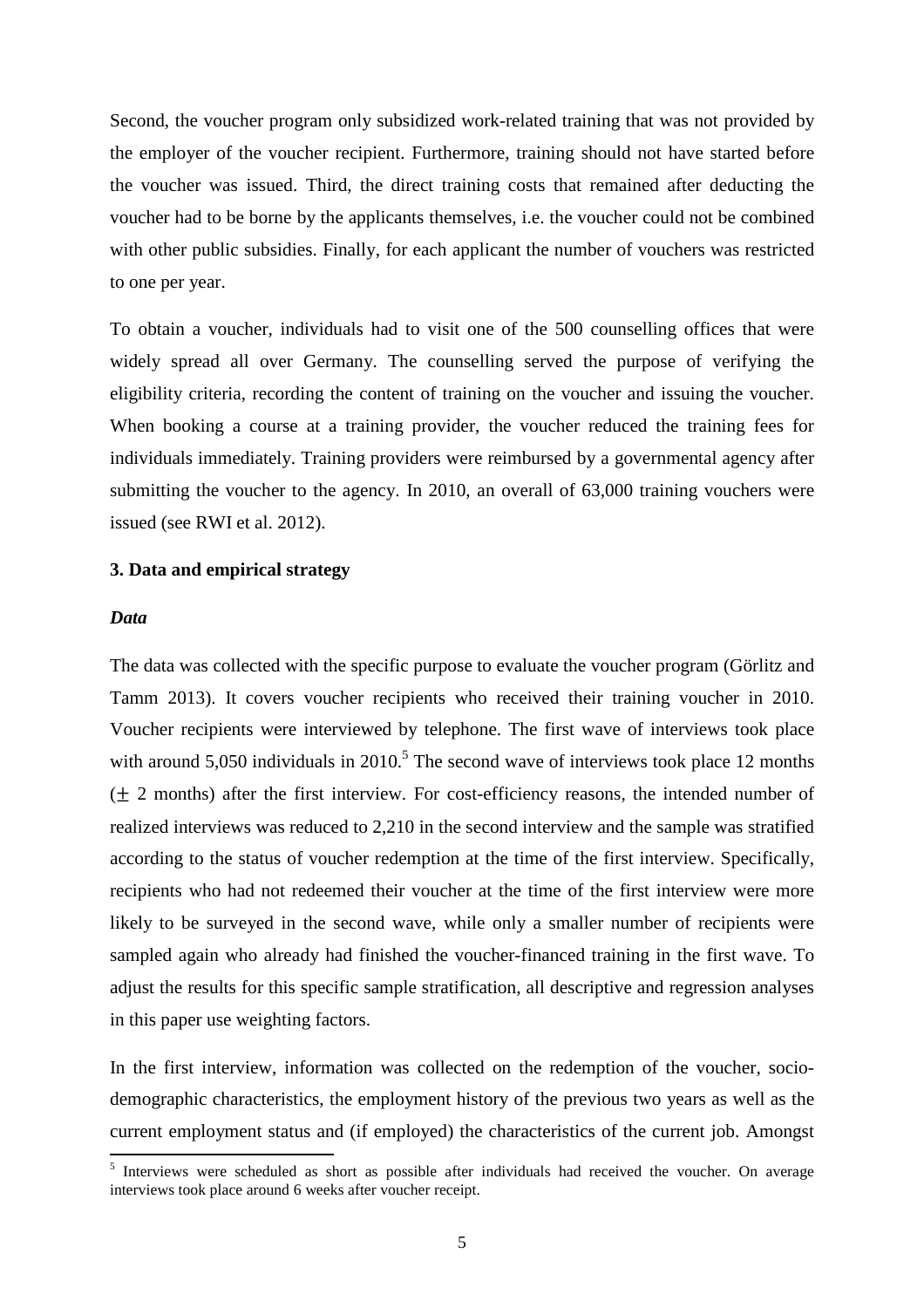others, job characteristics include job tasks that can be used to differentiate between routine manual, nonroutine manual, routine cognitive, nonroutine analytical and nonroutine interactive tasks as suggested by Spitz-Oener (2006).<sup>6</sup> Job characteristics also contain subjective measures like the perceived risk of job loss, the satisfaction with one's job and a question on whether employees' skills match with the requirements of their job.<sup>7</sup> In addition, information on previous participation in training and the number of training courses is also available in the first wave with a reference period of two years.

The second interview concentrated on updating information on voucher redemption, sociodemographics, the current employment status and current job characteristics. Training information and the employment history between the two interviews were recorded as well as information on whether the employer was changed. It also contained questions necessary for defining the treatment and the control groups. The treatment group includes individuals who used the voucher to participate in training, but whose training course had not already started before the first interview. This is because for individuals who had already started training, the first-wave information might already be affected by training participation and can, therefore, not be used as controls or in a difference-in-differences regression. We also exclude individuals from the treatment group who used the voucher for training that leads to a formal educational degree. This is necessary for reasons of comparison with the previous voucher literature that mainly looks at short training spells (Schwerdt et al. 2012, Hidalgo et al. 2014). Furthermore, obtaining a formal educational degree by means of training requires participation in a large number of training courses that are organized in modules. This is why it is unlikely that our identification strategy would be able to separately identify the effect of the voucher financed course from the effect of the other courses necessary to obtain the degree, especially since few individuals of the no-shows aimed at such a formal degree.

The control group includes individuals who obtained a voucher, but did not manage to redeem it until the time of the second interview because of a random event. These events include: a cancelation of the training course by the provider, a change of timing or location of the course by the provider, an illness, a family-related reason or not having enough time. Individuals with item nonresponse on the reasons or those with endogenous reasons (e.g. training was

l

<sup>&</sup>lt;sup>6</sup> See Appendix A for a description on how the task categories were defined.

 $<sup>7</sup>$  In particular, the corresponding survey questions are: "How likely is it that you will lose your job in the next</sup> two years? 'very unlikely', 'rather unlikely', 'rather likely', 'very likely'" (coded from 1 to 4); "How satisfied are you with your current job?" (0 'not at all satisfied' to 10 'absolutely satisfied') and "How well do your skills match with the skill requirements in the job?" (0 'not at all' to 10 'absolutely').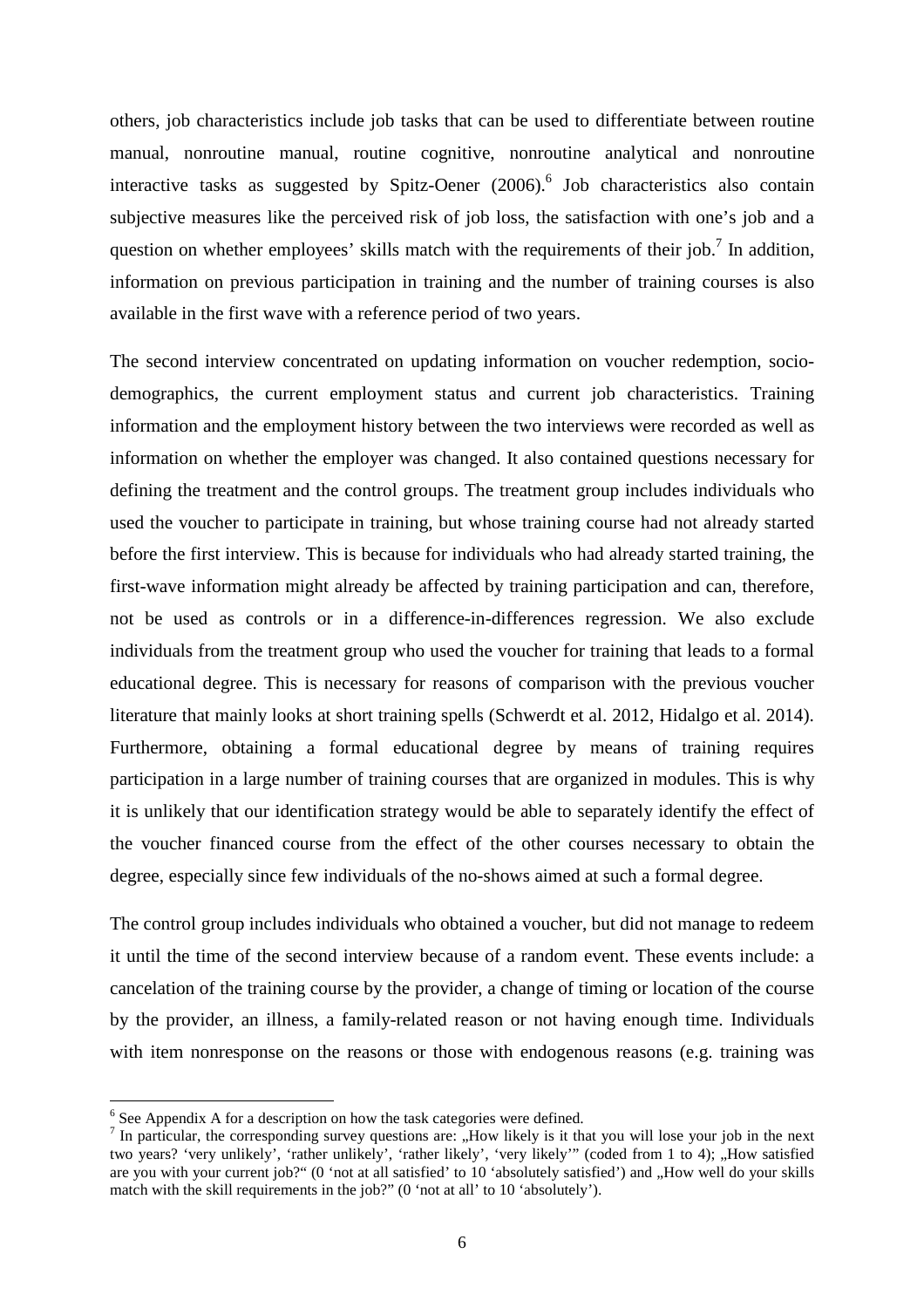considered unnecessary or because of fear of not being able to meet the requirements) are not considered for the analysis.

These restrictions reduce the number of individuals in our analysis sample from 2,210 to 1,116 individuals for whom information is available for the two panel waves. $8\,$  938 of them belong to the treatment group and 178 to the control group. As many as 106 individuals mention that the reason for non-participation was that the training was cancelled by the provider and 40 individuals report that the conditions of the course such as timing or location were changed unfavorably.

Tables 1 and 2 show that the treatment and the control group have similar characteristics in the first interview, i.e. at the time before the voucher was used for training participation. Table 1 compares the averages of 17 socio-demographic and work-related characteristics between the groups, revealing only two of them to be significantly different from each other. The treatment group is 1.7 years older on average and somewhat less likely to be married. Table 2 presents a comparison of pre-treatment variables, whose second-wave information is used as outcome variable in the regression. None of these 13 variables differs between treatment and control group at a statistically significant level of 10 percent or less. Overall, this indicates that the treatment and the control group are balanced which is evidence that the identifying assumption is likely to hold. Nevertheless, we generally control for differences in (pretreatment) characteristics in the regression analyses.

l

 $8$  Out of the 2,210 individuals, 653 are dropped because training had already started before the first interview, 297 because they pursued a formal degree, 47 because the reason for not using the voucher was clearly endogenous, 74 because they did not use the voucher but did the training anyway (e.g. because the course was fully employer-financed) and 23 because of missing information on core socio-demographic variables (compare upper part of Table 1).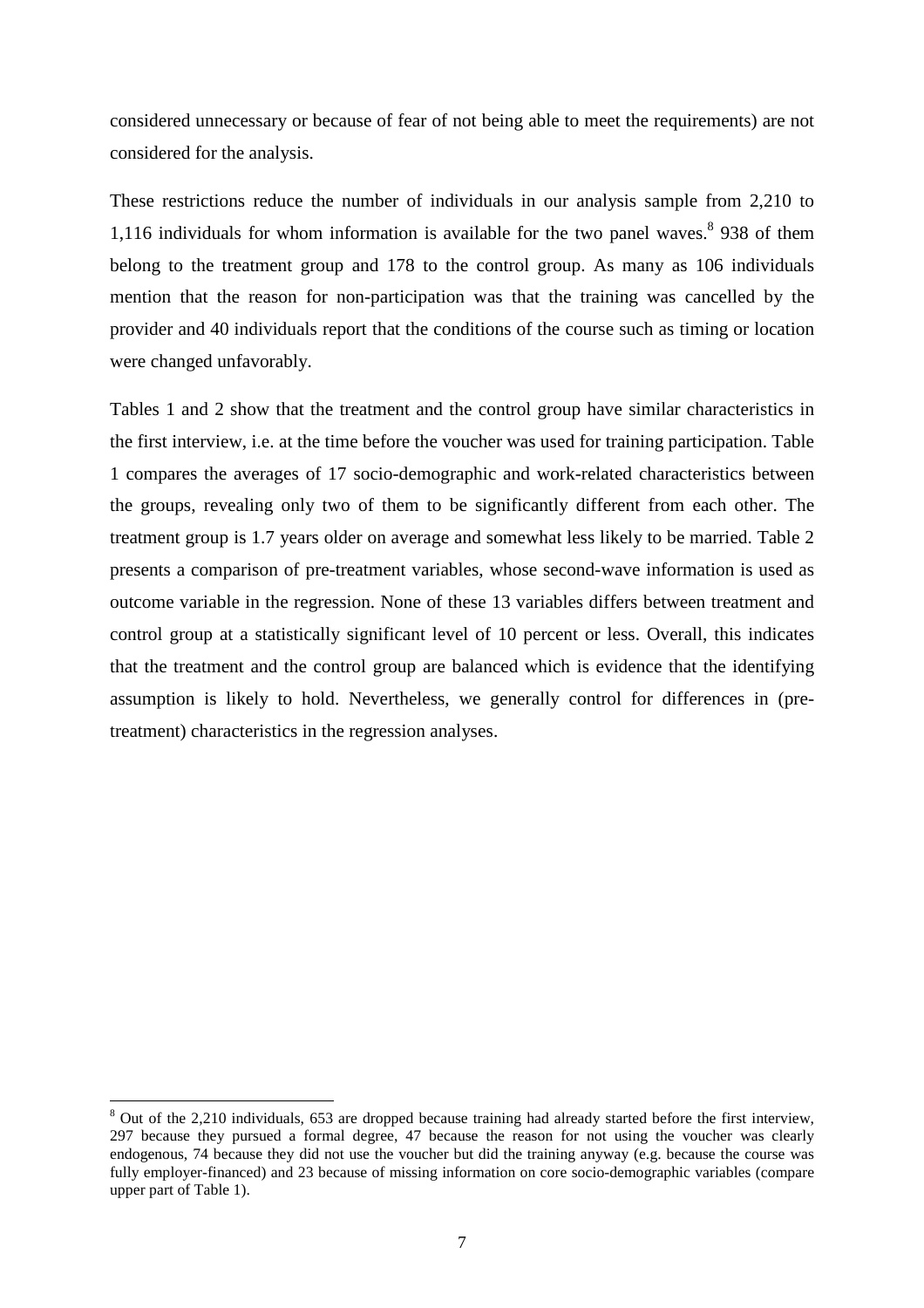|                                                     | <b>Treatment</b><br>group | <b>Control</b><br>Group | <b>Difference</b> | t-stat  |
|-----------------------------------------------------|---------------------------|-------------------------|-------------------|---------|
|                                                     |                           |                         |                   |         |
| Socio-demographics and education of all individuals |                           |                         |                   |         |
| Female                                              | 0.786                     | 0.741                   | 0.045             | 1.24    |
| Age                                                 | 38.166                    | 39.823                  | $-1.658$ **       | $-2.14$ |
| Migrant                                             | 0.215                     | 0.233                   | $-0.018$          | $-0.53$ |
| Married                                             | 0.499                     | 0.571                   | $-0.072$ *        | $-1.72$ |
| Children                                            | 0.425                     | 0.481                   | $-0.056$          | $-1.32$ |
| University and non-academic tertiary                | 0.335                     | 0.317                   | 0.018             | 0.45    |
| Vocational education                                | 0.640                     | 0.652                   | $-0.012$          | $-0.29$ |
| Compulsory education                                | 0.024                     | 0.030                   | $-0.006$          | $-0.42$ |
| <b>East Germany</b>                                 | 0.224                     | 0.222                   | 0.002             | 0.05    |
| Self-Employed                                       | 0.208                     | 0.193                   | 0.015             | 0.45    |
| <b>Observations</b>                                 | 938                       | 178                     |                   |         |
| Work- and firm-related characteristics of employees |                           |                         |                   |         |
| Part-time contract                                  | 0.388                     | 0.440                   | $-0.052$          | $-1.17$ |
| Temporary contract                                  | 0.154                     | 0.138                   | 0.017             | 0.53    |
| Tenure (in years)                                   | 5.649                     | 6.385                   | $-0.736$          | $-1.18$ |
| Firm size $<$ 10                                    | 0.480                     | 0.491                   | $-0.011$          | $-0.25$ |
| Firm size 10-49                                     | 0.246                     | 0.237                   | 0.009             | 0.24    |
| Firm size 50-99                                     | 0.071                     | 0.086                   | $-0.014$          | $-0.57$ |
| Firm size $\geq 100$                                | 0.203                     | 0.186                   | 0.017             | 0.48    |
| <b>Observations</b>                                 | 849                       | 161                     |                   |         |

Table 1: Average characteristics of treatment and control group in the pre-treatment period

Notes: The first two columns represent group means. All variables are measured in the first interview in 2010. Significance levels: \*  $p < 0.10$ , \*\*  $p < 0.05$ , \*\*\*  $p < 0.01$ .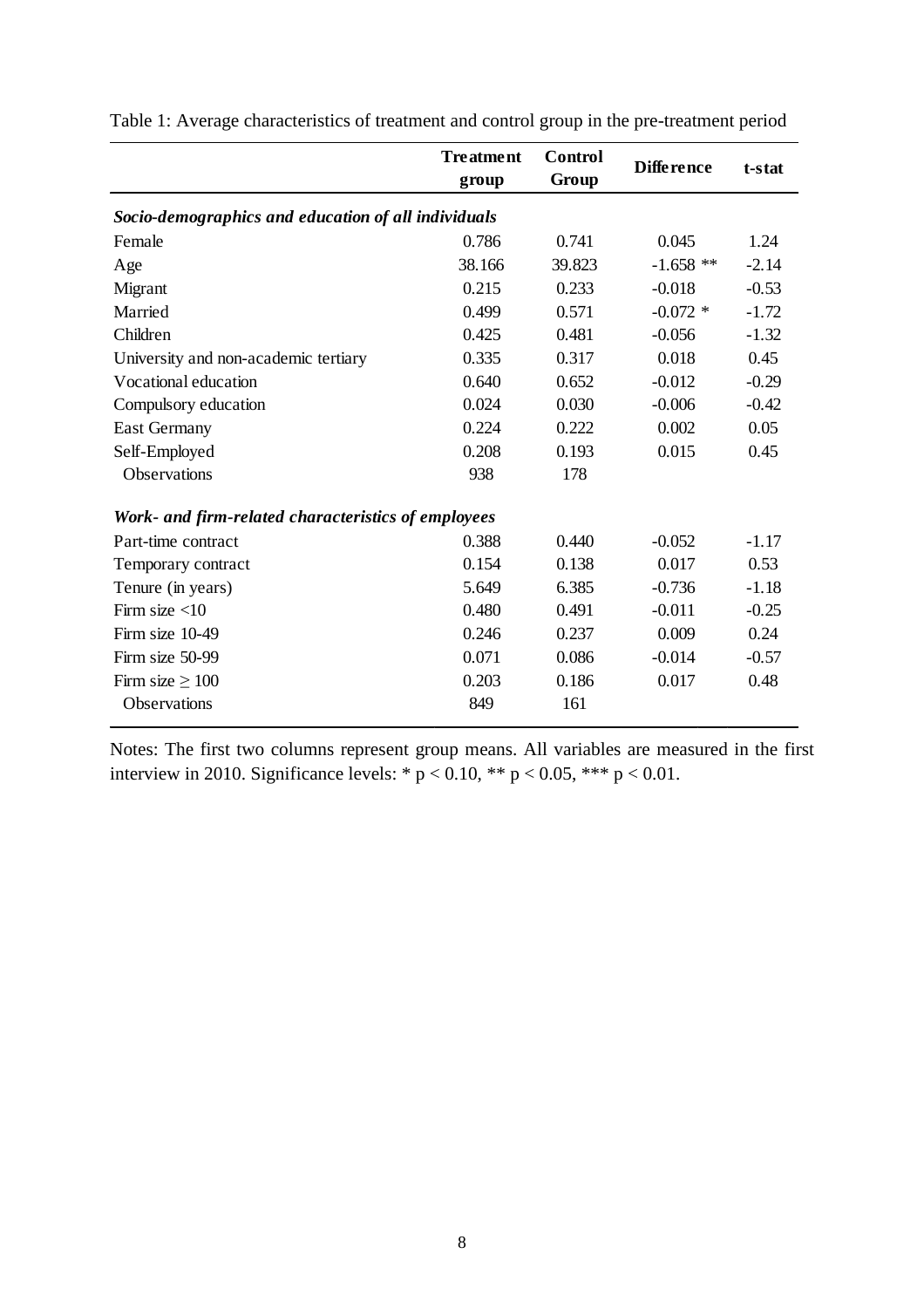|                                                                | <b>Treatment</b><br>group | <b>Control</b><br>Group | <b>Difference</b> | t-stat  |
|----------------------------------------------------------------|---------------------------|-------------------------|-------------------|---------|
| Training, wages and employment                                 |                           |                         |                   |         |
| Number of trainings in previous 2 years                        | 2.593                     | 2.892                   | $-0.299$          | $-0.81$ |
| <b>Observations</b>                                            | 938                       | 175                     |                   |         |
| Gross monthly income                                           | 1387.664                  | 1395.419                | $-7.755$          | $-0.09$ |
| <b>Observations</b>                                            | 822                       | 159                     |                   |         |
| Employed $(y/n)$                                               | 0.933                     | 0.924                   | 0.010             | 0.44    |
| Observations                                                   | 953                       | 180                     |                   |         |
| Month in employment in previous 2 years                        | 20.176                    | 20.455                  | $-0.279$          | $-0.49$ |
| <b>Observations</b>                                            | 941                       | 179                     |                   |         |
| Month in unemployment in previous 2 years                      | 0.960                     | 0.930                   | 0.030             | 0.12    |
| <b>Observations</b>                                            | 944                       | 180                     |                   |         |
| Job tasks of employees                                         |                           |                         |                   |         |
| Task index routine manual                                      | 0.074                     | 0.090                   | $-0.016$          | $-0.83$ |
| Task index nonroutine manual                                   | 0.405                     | 0.385                   | 0.020             | 0.90    |
| Taks index routine cognitive                                   | 0.249                     | 0.288                   | $-0.039$          | $-0.96$ |
| Task index nonroutine analytic                                 | 0.394                     | 0.416                   | $-0.022$          | $-0.80$ |
| Task index nonroutine interactive                              | 0.488                     | 0.483                   | 0.005             | 0.24    |
| Observations                                                   | 849                       | 161                     |                   |         |
| Subjective valuation of job loss, satisfaction and skill match |                           |                         |                   |         |
| Risk of job loss                                               | 1.867                     | 1.953                   | $-0.086$          | $-1.09$ |
| Observations                                                   | 833                       | 159                     |                   |         |
| Job satisfaction                                               | 7.746                     | 7.653                   | 0.093             | 0.51    |
| Observations                                                   | 848                       | 161                     |                   |         |
| Own skills match with job requirements                         | 8.284                     | 8.215                   | 0.069             | 0.56    |
| Observations                                                   | 849                       | 161                     |                   |         |

Table 2: Average outcomes of treatment and control group in the pre-treatment period

Notes: The first two columns represent group means. All variables are measured in the first interview in 2010. Significance levels: \*  $p < 0.10$ , \*\*  $p < 0.05$ , \*\*\*  $p < 0.01$ .

#### *Empirical strategy*

The returns to training are estimated by the approach developed by Leuven and Oosterbeek (2008) and applied e.g. by Görlitz (2011). The model is implemented by comparing the outcomes of the treatment group with the corresponding outcomes of the control group. The groups are defined as described in the former subsection. The survey questionnaire enables us to distinguish two types of outcome variables that need to be analyzed in different regression frameworks. First, some outcomes are only measured in the second wave, but not in the first wave. The second interview asked individuals about changes of characteristics or events that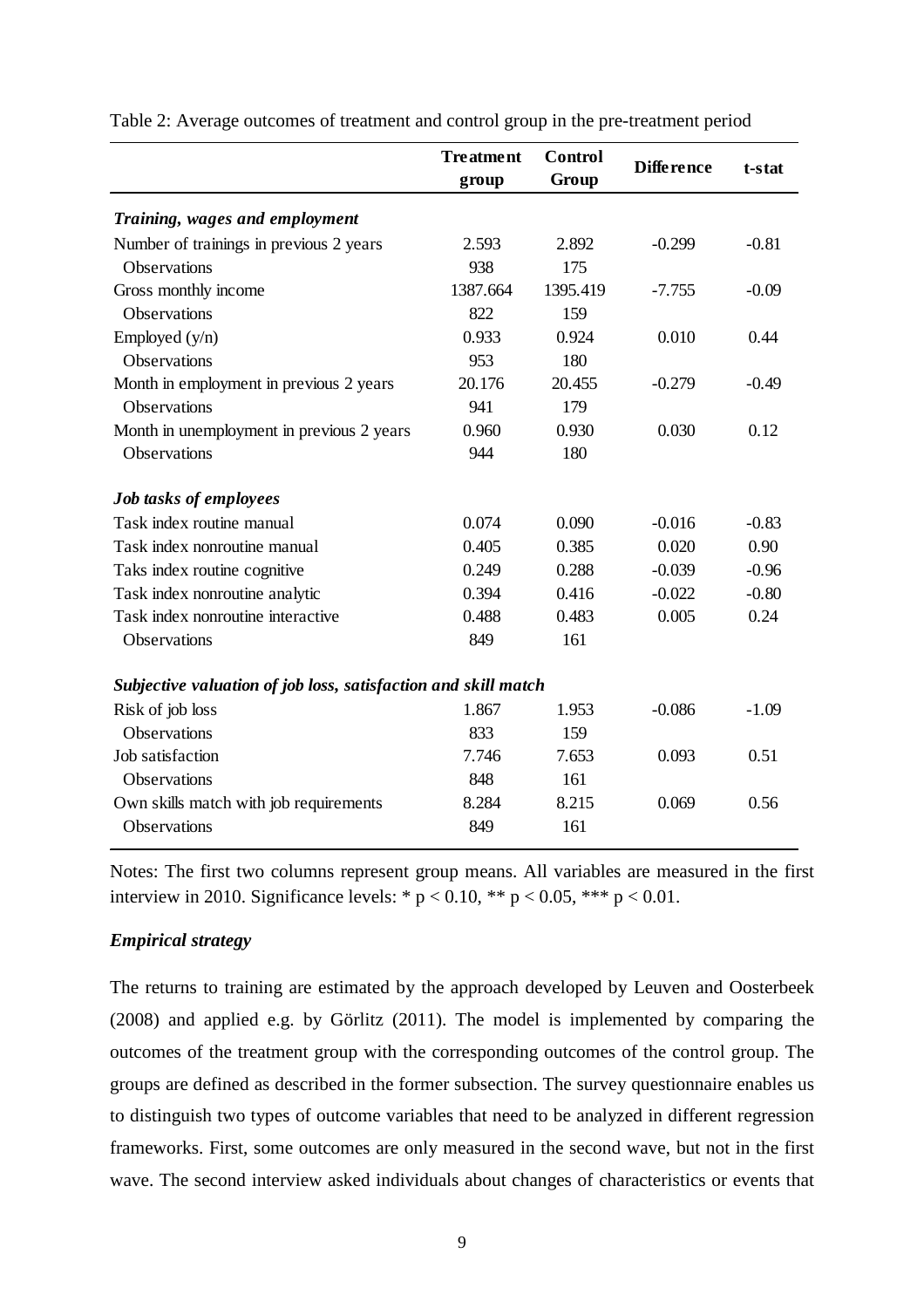had occurred between the first and the second interview. In particular, this refers to the number of training courses taken, the number of months in employment or unemployment and the occurrence of job changes like leaving one's employer.<sup>9</sup> These variables are analyzed using the following cross-sectional regression model:

$$
y_{i,\Delta t_2 t_1} = \alpha_1 + \beta_1 D_i + X_{i,t_1}' \gamma_1 + \delta I_{i,\Delta t_2 t_1} + \varepsilon_{i,\Delta t_2 t_1}
$$
 (1)

where  $y_{\Delta t_2 t_1}$  is the outcome variable that refers to changes or events between the first interview in  $t_1$  and the second interview in  $t_2$  for individual *i*. The coefficient  $\alpha_1$  represents the constant and the binary variable *D* is 1 for the treatment group and 0 for the control group. The vector of control variables  $X_{t_1}$  includes socio-demographic factors (e.g. gender, age, migration background, East Germany, married, children), education and the employment status (being employed which is only incorporated when using the number of training courses as outcome, being self-employed), all of them measured in  $t_1$ . The variable  $I_{\Delta t_2 t_1}$  indicates the time span (in months) between the first and the second interview.  $\varepsilon$  is the error term.

Second, the majority of outcome variables is contained in both waves and captures conditions at the time of the interview. This is the case for the gross monthly income, the current employment status and several objective and subjective job characteristics. For these outcomes, we apply two different identification strategies. On the one hand, the crosssectional regression model

$$
y_{i,t_2} = \alpha_2 + \beta_2 D_i + X_{i,t_1}' \gamma_2 + \nu_{i,t_2}
$$
 (2)

is estimated, where  $y_{t_2}$  refers to the outcome variable that is measured in  $t_2$ .  $\alpha_2$ , D and  $X_{t_1}$  are defined similarly as in equation (1). The only difference is that when using job characteristics measured in  $t<sub>2</sub>$  as dependent variable, the set of control variables additionally includes job and firm characteristics (e.g. part-time job, temporary employment, tenure in years and firm size) measured in  $t_1$ . In this case and when looking at the employment status, of course, we do not control for the binary indicator of being currently employed due to collinearity issues.  $\nu$  is the error term.

On the other hand, we exploit methods for panel data by estimating:

 $\overline{a}$ 

 $9$  Even though questions on the number of training courses and the months in employment and unemployment were posed in both interviews, they differ with respect to the reference period which precludes the application of fixed effects models.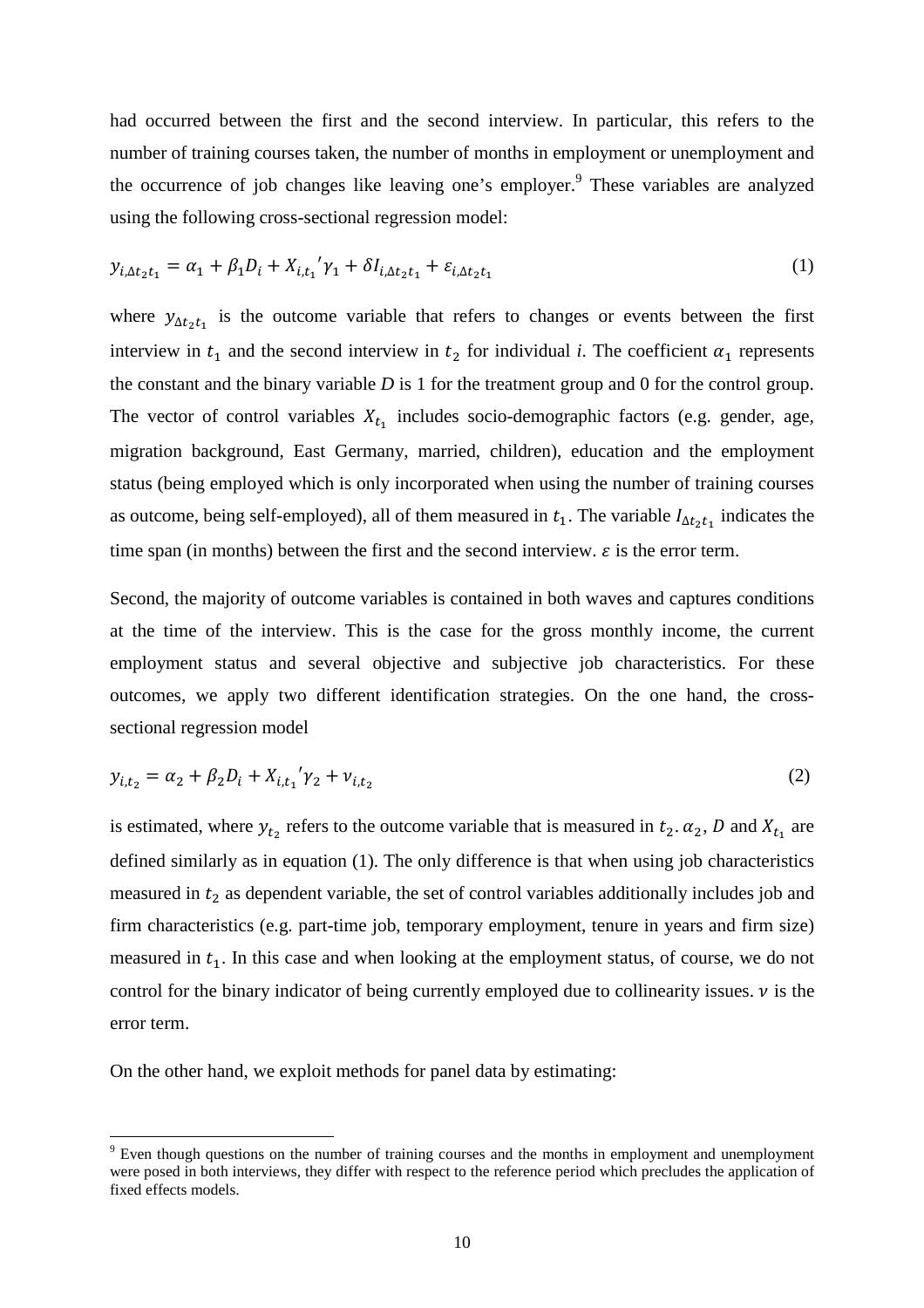$$
y_{it} = \beta_3 D_{i,t} + X_{i,t}' \gamma_3 + \delta_t + \alpha_i + \omega_{i,t}
$$
\n<sup>(3)</sup>

where *y* is the outcome variable measured at time *t* (with  $t=1, 2$ ). *X* is a vector of covariates measured at the same point in time as the dependent variable, that is in  $t_1$  or  $t_2$ . *D* is one for the treatment group in  $t_2$  and zero otherwise, i.e. it identifies a difference-in-differences effect.  $\delta_t$  measures time effects and  $\alpha_i$  is an individual-specific intercept. It captures the impact of all observable and unobservable variables that are time-invariant and allows us to estimate unbiased effects even in the case when training participants differ from the control group in terms of ability, motivation or personality, as long as the impact of these factors is constant across waves. The idiosyncratic error term of the fixed effects model is denoted by  $\omega$ .

Equations (1) and (2) are estimated using OLS and equation (3) using linear fixed effects models. In the sensitivity analysis, we provide estimates of models for non-linear outcomes, for example, for count data, binary dependent variables and ordered dependent variables.

#### **4. Results**

 $\overline{a}$ 

#### *4.1 Training participation, wages and employment*

First, we present the results on the impact of voucher-financed training on training participation, wages and employment, i.e. on the outcomes that were already used in the previous voucher literature (see e.g. Schwerdt et al. 2012, Singer and Toomet 2013, Hidalgo et al. 2014). Table 3 (column 1) shows results on training participation according to which the treatment group has participated in almost one more training course (0.94) than the control group. This is similar to the difference in the unconditional mean of the number of training courses between the first and the second interview which is 2.34 for the treatment group and 1.39 for the control group. This difference is significantly different from zero but indistinguishable from one.<sup>10</sup> It corroborates how well-chosen the treatment and the control groups are, because they differ in training participation by one course, but not in terms of average characteristics measured in the first interview (cf. Tables 1 and 2).

Columns (2) and (3) of Table 3 document the effect of training on gross monthly income using the identification strategies described in equations (2) and (3), respectively.

<sup>&</sup>lt;sup>10</sup> Note that we do not interpret this difference as the long-term effect of the voucher on training because we cannot rule out that the control group only delayed participation and will catch up on the cancelled training in the longer run. Therefore, we are not able to assess the existence and magnitude of the deadweight loss of the voucher program by the empirical method used in this paper.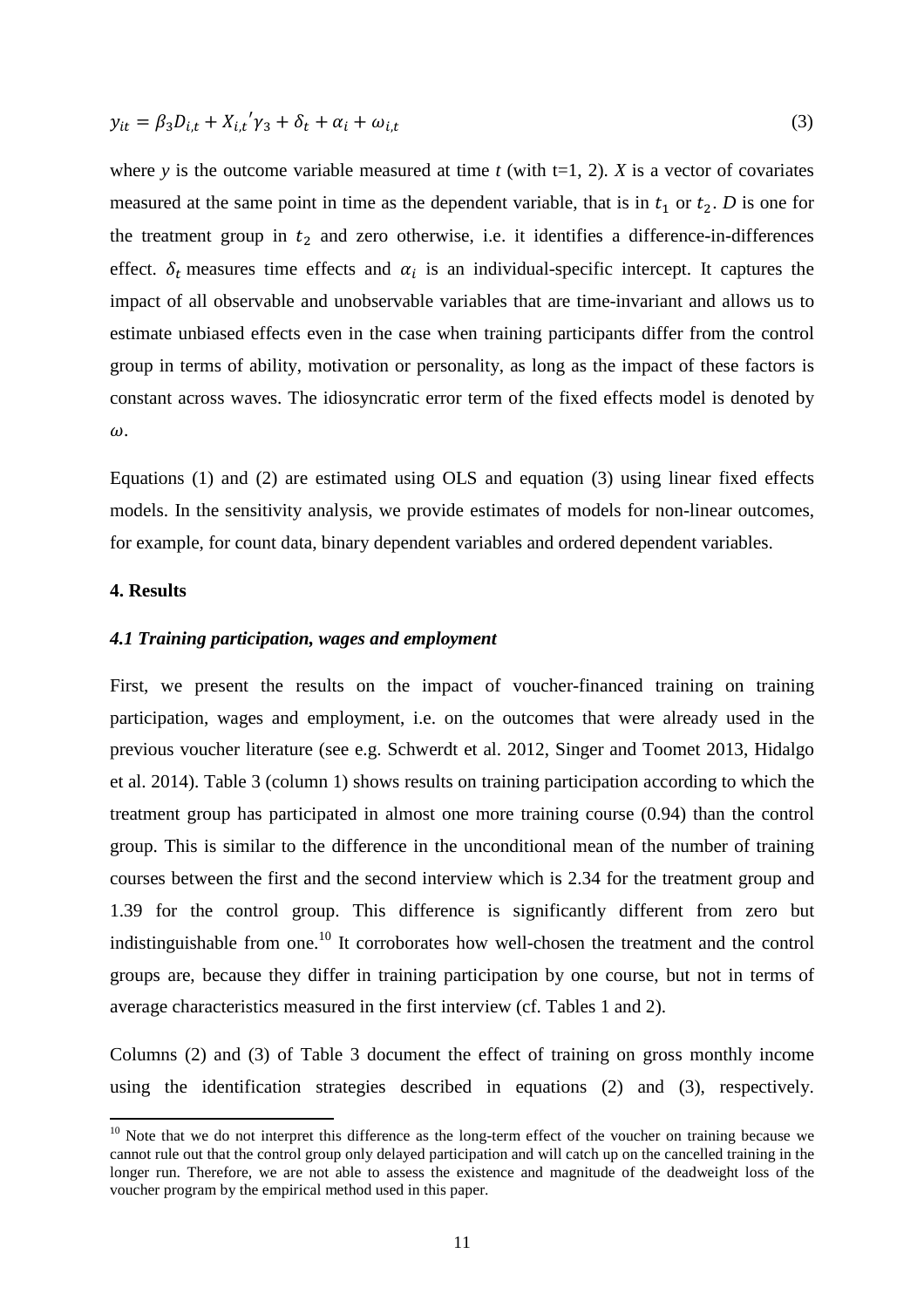Specifically, we use gross monthly labor income which is set to zero for unemployed and non-employed individuals. The results show that there is no statistically significant impact on income in either of the two specifications. The point estimates are negative and small in economic terms: They range from –4 Euro in the cross-sectional comparison to –15 Euro in the fixed effects specification. Compared to the average monthly income of 1,388 Euro in the pre-reform period (see Table 2), this relates to a size of  $-0.03$  percent and  $-1$  percent, respectively.

One concern when estimating wage equations is that there is non-random item nonresponse. In fact, around 13 percent of the survey respondents did not report information on their monthly earnings. To reduce item nonresponse in the data, respondents who refused to report earnings information were additionally asked to indicate whether their earnings fall into one of the following seven income brackets: less than 500, 500-999, 1,000-1,499, 1,500-1,999, 2,000-2,499, 2,500-4,999, 5,000 Euro or more. As a robustness check, we imputed earnings by replacing the missing information with the mean of the individual's income bracket which reduces item nonresponse from 13 to only 5 percent. Using imputed earnings as dependent variable confirms the main conclusion that training has no significant effect on wages.

The majority of papers do not analyze labor income that is set to zero for the unemployed or the non-employed as dependent variable as we do. Instead they restrict the wage regressions to employed individuals only to analyze training effects on log hourly wages. We do not follow this strategy in our main specification, because the employment status could potentially be influenced by training. Furthermore, such a regression leads to a dramatic decrease of the sample size (in our case by almost 40 percent), because of missing information on earnings and the working hours and because of the fact that not all individuals are regularly employed in both panel waves. To compare our results with the majority of the literature, we nevertheless analyze the effect of training on the log of gross hourly wages. Again, the effects are found to be statistically insignificant.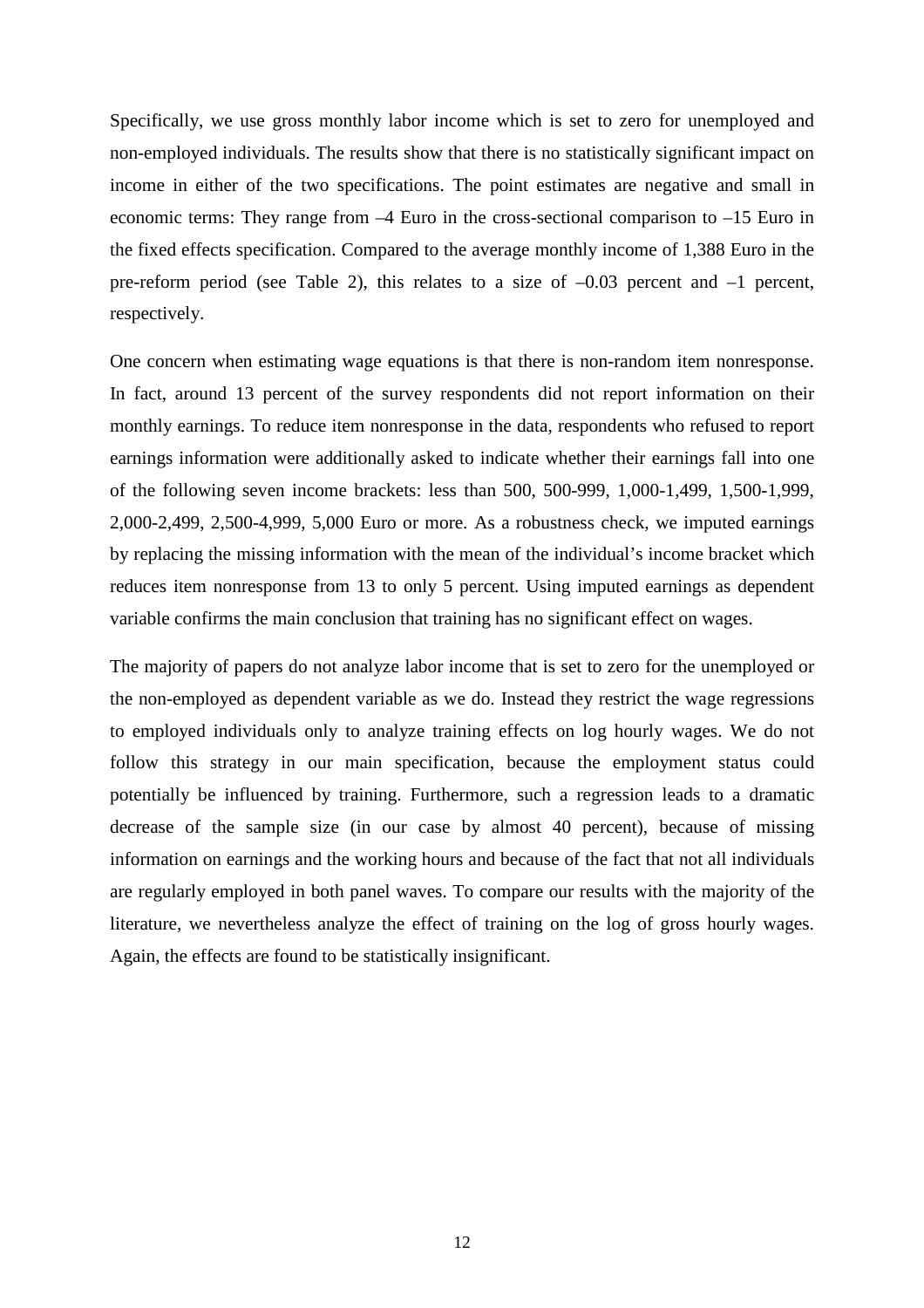|                          | Number of<br>training courses<br>between 1st and<br>2nd interview | Gross monthly<br>income in 2nd<br>interview | Gross<br>monthly<br>income |
|--------------------------|-------------------------------------------------------------------|---------------------------------------------|----------------------------|
|                          | (1)                                                               | (2)                                         | (3)                        |
| Treatment effect         | $0.9408$ ***                                                      | $-3.9999$                                   | $-15.4686$                 |
|                          | (0.1715)                                                          | (86.1142)                                   | (53.9793)                  |
| Socio-demographics       | <b>Yes</b>                                                        | <b>Yes</b>                                  | Yes                        |
| Education                | Yes                                                               | <b>Yes</b>                                  | Yes                        |
| Employment status        | Yes                                                               | Yes                                         | Yes                        |
| Time between interviews  | Yes                                                               | N <sub>o</sub>                              | N <sub>o</sub>             |
| Individual fixed effects | N <sub>o</sub>                                                    | N <sub>o</sub>                              | Yes                        |
| Observations             | 1,114                                                             | 968                                         | 1,944                      |
| $R^2$                    | 0.0349                                                            | 0.2397                                      | 0.1443                     |

Table 3: Treatment effects on training participation and wages

Notes: The dependent variables are indicated in the first row. Column (1) is estimated according to equation (1), column (2) according to equation (2) and column (3) according to equation (3). The control variables include socio-demographics (gender, age, migration background, East Germany, married, children), education, the employment status (being employed and being self-employed) and the time between the interviews (in months). The standard errors are shown in parentheses. Standard errors are robust (equations (1) and (2)) and account for clustering at the individual level (equation (3)). Significance levels: \*  $p <$ 0.10, \*\*  $p < 0.05$ , \*\*\*  $p < 0.01$ .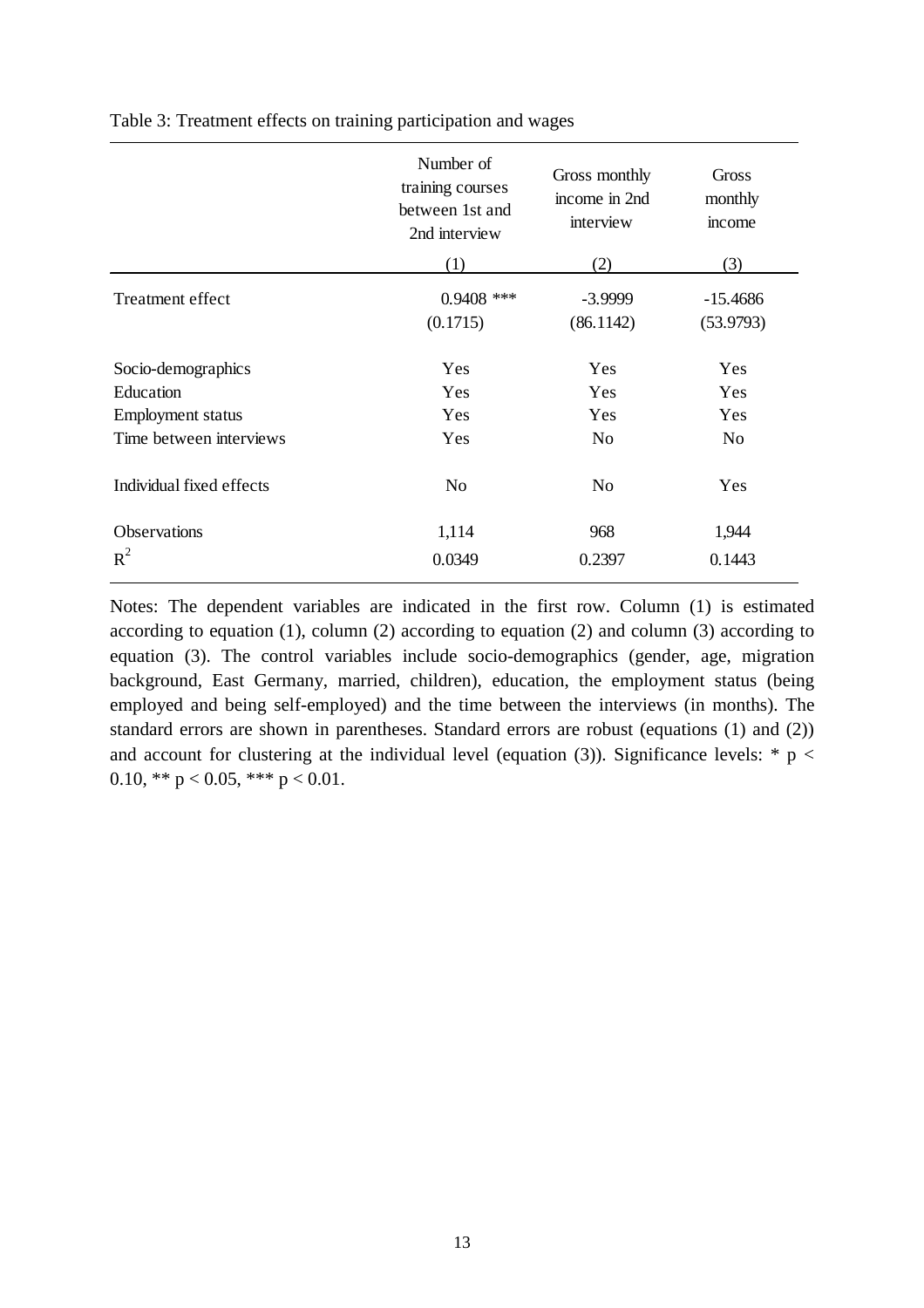Table 4. Treatment effects on employment and job changes

|                                 | Months in emp-<br>loyment bet-<br>ween 1st and<br>2nd interview | Employed<br>$(y/n)$ in 2nd<br>interview | Employed<br>(y/n)     | Months in un-<br>employment bet-<br>ween 1st and 2nd<br>interview | Unemployed $(y/n)$<br>$\sin 2nd$<br>interview | Unemployed<br>(y/n)   | Change of job or<br>employment bet-<br>ween 1st and 2nd<br>interview |
|---------------------------------|-----------------------------------------------------------------|-----------------------------------------|-----------------------|-------------------------------------------------------------------|-----------------------------------------------|-----------------------|----------------------------------------------------------------------|
|                                 | (1)                                                             | (2)                                     | (3)                   | (4)                                                               | (5)                                           | (6)                   | (7)                                                                  |
| Treatment effect                | 0.0179<br>(0.1638)                                              | 0.0041<br>(0.0205)                      | $-0.0063$<br>(0.0273) | $-0.0460$<br>(0.0963)                                             | $-0.0182$<br>(0.0166)                         | $-0.0064$<br>(0.0195) | $-0.0061$<br>(0.0376)                                                |
| Socio-demographics<br>Education | Yes<br>Yes                                                      | Yes<br>Yes                              | Yes<br>Yes            | Yes<br>Yes                                                        | Yes<br>Yes                                    | Yes<br>Yes            | Yes<br>Yes                                                           |
| Employment status               | Yes                                                             | Yes                                     | Yes                   | Yes                                                               | Yes                                           | Yes                   | Yes                                                                  |
| Time between interviews         | Yes                                                             | N <sub>o</sub>                          | N <sub>o</sub>        | Yes                                                               | No                                            | N <sub>o</sub>        | Yes                                                                  |
| Individual fixed effects        | N <sub>o</sub>                                                  | N <sub>o</sub>                          | Yes                   | N <sub>o</sub>                                                    | N <sub>o</sub>                                | Yes                   | N <sub>o</sub>                                                       |
| Observations<br>$R^2$           | 1,114<br>0.0988                                                 | 1,116<br>0.0180                         | 2,234<br>0.0080       | 1,114<br>0.0123                                                   | 1,115<br>0.0116                               | 2,233<br>0.0008       | 1,116<br>0.0219                                                      |

Notes: The dependent variables are indicated in the first row. Columns (1), (4) and (7) are estimated according to equation (1), columns (2) and (5) according to equation (2) and columns (3) and (6) according to equation (3). The control variables include socio-demographics (gender, age, migration background, East Germany, married, children), education, employment status (being self-employed) and the time between the interviews (in months). The standard errors are shown in parentheses. Standard errors are robust (equations (1) and (2)) and account for clustering at the individual level (equation (3)). Significance levels: \*  $p < 0.10$ , \*\*  $p < 0.05$ , \*\*\*  $p < 0.01$ .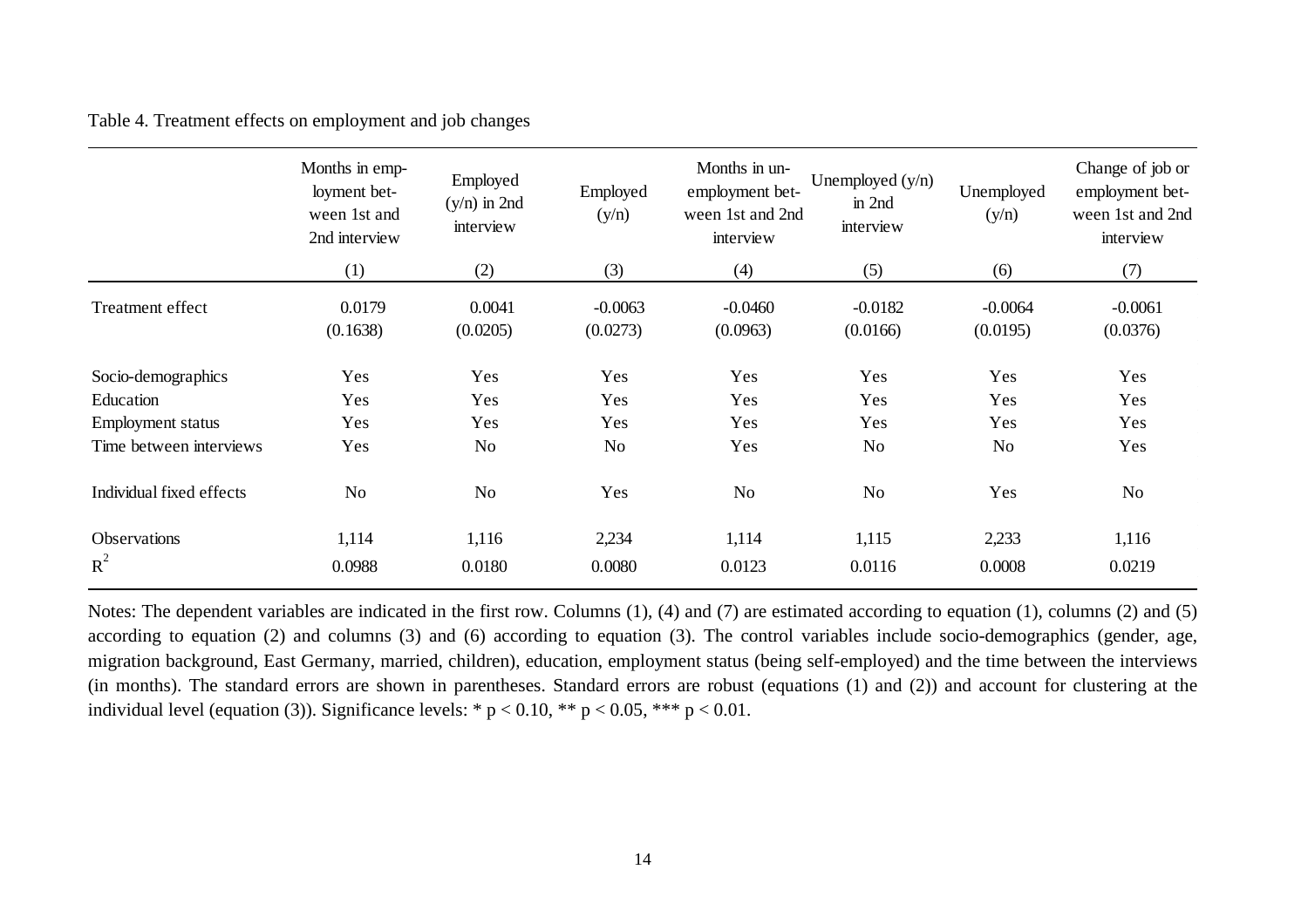Table 4 displays the effects of the voucher training on employment outcomes. None of the considered employment variables is statistically significantly influenced by training. Furthermore the size of the coefficients is always small. For instance, column (1) reveals that the average employment duration between the first and the second interview is only half a day longer for the treatment group than it is for the control group (0.0179  $\times$  30 days). With respect to the days in unemployment, column (4) shows that the average unemployment duration is one and a half days shorter for the treatment group  $(-0.0460 \times 30 \text{ days})$ . Column (7) of Table 3 provides results for a summary measure on any employment change. The variable equals one if there is any change between the first and second interview of the employment status (i.e. from being employed to being un-/non-employed and vice-versa) or of the self-employment status or if the individual reports to having changed his or her employer. Thus, it can be interpreted as a measure of external mobility. The treatment effect is also small for this variable (–0.6 percentage points).

#### *4.2 Job tasks*

This subsection presents the effects of voucher-financed training on job tasks in order to obtain a more comprehensive picture of the non-pecuniary returns to training. Even though the voucher training did not change external mobility – as was shown above – job tasks could have changed nevertheless, e.g., if the voucher training affects internal mobility like promotions or organizational changes in the jobs workers perform. Table 5 depicts the results of training on changes in the composition of job tasks. As already mentioned, we follow Spitz-Oener (2006) and differentiate between routine manual, nonroutine manual, routine cognitive, nonroutine analytic and nonroutine interactive tasks (see Appendix A for a more detailed description). Table 5 indicates that there are no significant effects for any of the five task categories, neither when using a cross-sectional comparison based on equation (2) nor when using a fixed effects specification based on equation (3).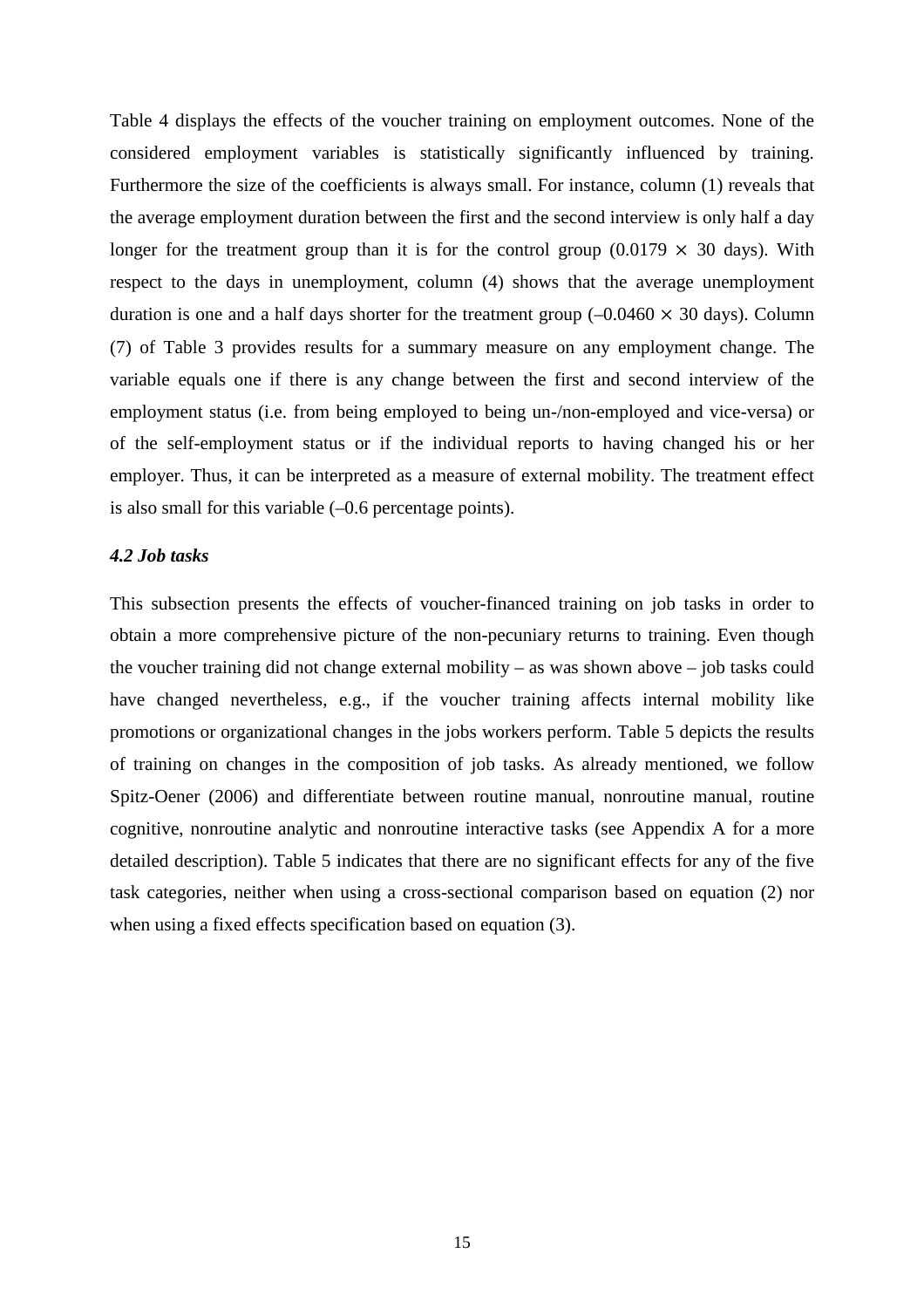#### Table 5. Treatment effects on job tasks

|                          | Routine<br>manual<br>tasks in 2nd<br>interview | Routine<br>manual<br>tasks | Nonroutine<br>manual<br>tasks in 2nd<br>interview | Nonroutine<br>manual<br>tasks | Routine<br>cognitive<br>tasks in 2nd<br>interview | Routine<br>cognitive<br>tasks | Nonroutine<br>analytic<br>tasks in 2nd<br>interview | Nonroutine<br>analytic<br>tasks | Nonroutine<br>interactive<br>tasks in 2nd<br>interview | Nonroutine<br>interactive<br>tasks |
|--------------------------|------------------------------------------------|----------------------------|---------------------------------------------------|-------------------------------|---------------------------------------------------|-------------------------------|-----------------------------------------------------|---------------------------------|--------------------------------------------------------|------------------------------------|
|                          | (1)                                            | (2)                        | (3)                                               | (4)                           | (5)                                               | (6)                           | (7)                                                 | (8)                             | (9)                                                    | (10)                               |
| Treatment effect         | $-0.0164$<br>(0.0187)                          | $-0.0124$<br>(0.0172)      | 0.0144<br>(0.0221)                                | $-0.0042$<br>(0.0203)         | $-0.0158$<br>(0.0400)                             | 0.0342<br>(0.0479)            | 0.0131<br>(0.0288)                                  | 0.0436<br>(0.0279)              | $-0.0033$<br>(0.0209)                                  | 0.0000<br>(0.0221)                 |
| Socio-demographics       | Yes                                            | Yes                        | Yes                                               | Yes                           | Yes                                               | Yes                           | Yes                                                 | Yes                             | Yes                                                    | Yes                                |
| Education                | Yes                                            | Yes                        | Yes                                               | Yes                           | Yes                                               | Yes                           | Yes                                                 | Yes                             | Yes                                                    | Yes                                |
| Employment variables     | Yes                                            | Yes                        | Yes                                               | Yes                           | Yes                                               | Yes                           | Yes                                                 | Yes                             | Yes                                                    | Yes                                |
| Individual fixed effects | N <sub>o</sub>                                 | Yes                        | No                                                | Yes                           | N <sub>o</sub>                                    | Yes                           | N <sub>o</sub>                                      | Yes                             | No                                                     | Yes                                |
| Observations             | 956                                            | 1,906                      | 956                                               | 1,906                         | 956                                               | 1,906                         | 956                                                 | 1,906                           | 956                                                    | 1,906                              |
| $R^2$                    | 0.0743                                         | 0.0042                     | 0.0399                                            | 0.0081                        | 0.0435                                            | 0.0032                        | 0.0684                                              | 0.0158                          | 0.0688                                                 | 0.0029                             |

Notes: The dependent variables are indicated in the first row. Columns (1), (3), (5), (7) and (9) are estimated according to equation (2) and columns (2), (4), (6), (8) and (10) according to equation (3). The control variables include socio-demographics (gender, age, migration background, East Germany, married, children), education and employment variables (being self-employed, part-time, temporary contract, tenure in years, firm size in categories). The standard errors are shown in parentheses. Standard errors are robust (equation (2)) and account for clustering at the individual level (equation (3)). Significance levels: \*  $p < 0.10$ , \*\*  $p < 0.05$ , \*\*\*  $p < 0.01$ .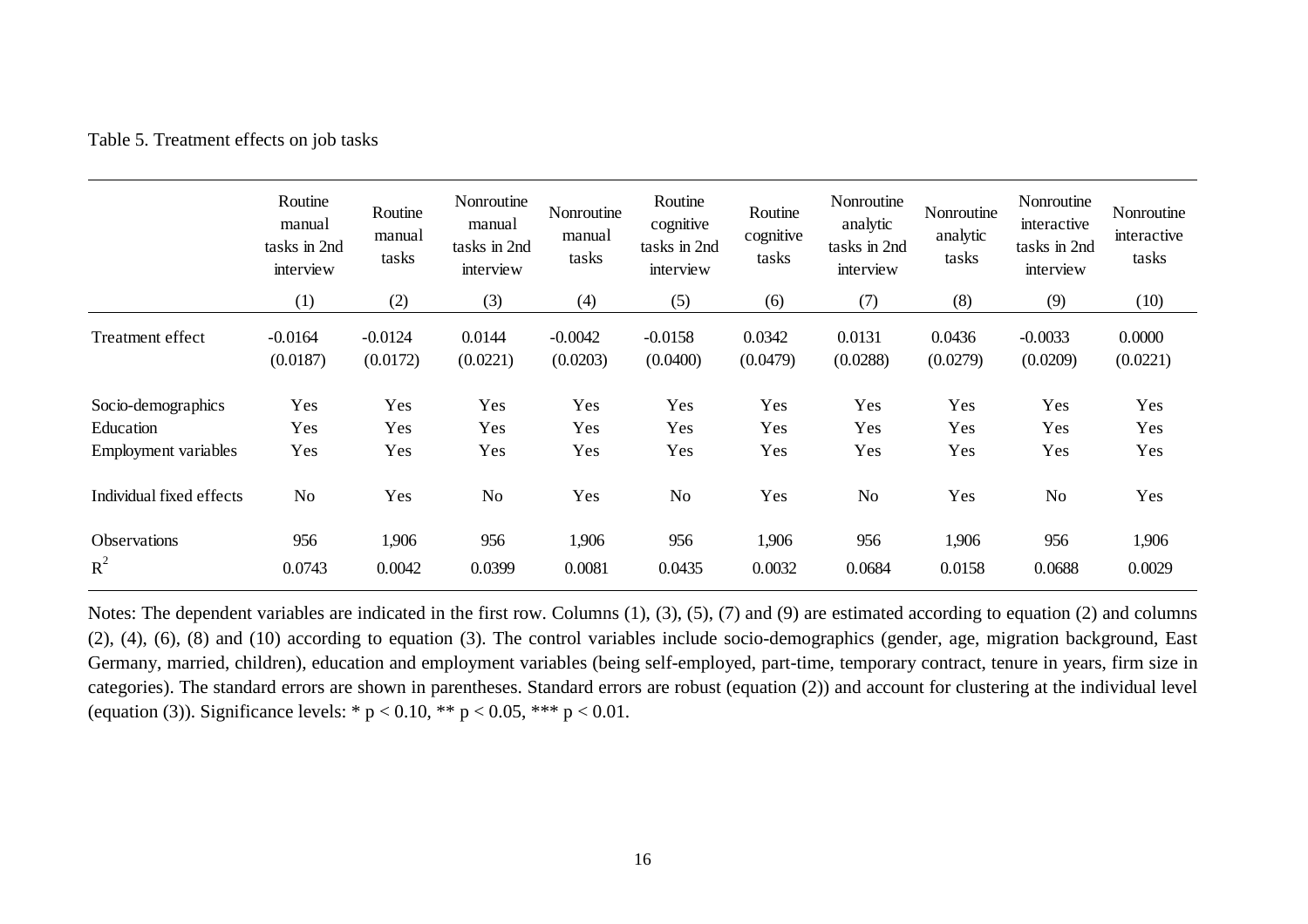#### *4.3 Fear of job loss, job satisfaction and skill requirements*

Apart from the returns to training that are measurable by objective outcomes, training could also change how employees value and perceive aspects of their job. Columns (1) and (2) of Table 6 present the results for individuals' perceived risk of job loss where higher values indicate a higher risk. The point estimates have the expected negative sign given that one would assume that training decreases the risk of job loss. However, the estimates are insignificant and the size of the effects is small compared to the standard deviation of the variable which is 0.83 in the treatment group in the first wave. In fact, the size of the effect is  $-0.05$  of a standard deviation  $(-0.0448/0.83$  or  $-0.0410/0.83)$ . With regard to job satisfaction (which has a higher value for higher satisfaction), columns (3) and (4) of Table 6 similarly show that results are statistically and economically insignificant. The effect size ranges between –0.015 and 0.005 of a standard deviation (which is 2.0 for the treatment group in the pre-treatment period).

|                          | Risk of<br>job loss<br>$\text{in } 2$ nd<br>interview | Risk of<br>job loss   | Job satis-<br>faction<br>$\text{in } 2$ nd<br>interview | Job satis-<br>faction | Own skills<br>match job re-<br>quirements in<br>2nd interview | Own skills<br>match job re-<br>quirements |
|--------------------------|-------------------------------------------------------|-----------------------|---------------------------------------------------------|-----------------------|---------------------------------------------------------------|-------------------------------------------|
|                          | (1)                                                   | (2)                   | (3)                                                     | (4)                   | (5)                                                           | (6)                                       |
| Treatment effect         | $-0.0448$<br>(0.0728)                                 | $-0.0410$<br>(0.0723) | 0.0103<br>(0.1605)                                      | $-0.0301$<br>(0.1577) | $0.1814*$<br>(0.1079)                                         | $0.1981*$<br>(0.1178)                     |
| Socio-demographics       | Yes                                                   | Yes                   | Yes                                                     | Yes                   | Yes                                                           | Yes                                       |
| Education                | Yes                                                   | Yes                   | Yes                                                     | Yes                   | Yes                                                           | Yes                                       |
| Employment variables     | Yes                                                   | Yes                   | Yes                                                     | Yes                   | Yes                                                           | Yes                                       |
| Individual fixed effects | No                                                    | Yes                   | N <sub>0</sub>                                          | Yes                   | No                                                            | Yes                                       |
| <b>Observations</b>      | 949                                                   | 1,883                 | 956                                                     | 1,906                 | 956                                                           | 1,906                                     |
| $R^2$                    | 0.0556                                                | 0.0010                | 0.0845                                                  | 0.0067                | 0.0386                                                        | 0.0037                                    |

| Table 6. Treatment effects on subjective outcomes |  |  |  |
|---------------------------------------------------|--|--|--|
|---------------------------------------------------|--|--|--|

Notes: The dependent variables are indicated in the first row. Columns (1), (3) and (5) are estimated according to equation (2) and columns (2), (4) and (6) according to equation (3). The regressions are estimated by OLS. The control variables include socio-demographics (gender, age, migration background, East Germany, married, children), education and employment variables (being self-employed, part-time, temporary contract, tenure in years, firm size in categories). The standard errors are shown in parentheses. Standard errors are robust (equation (2)) and account for clustering at the individual level (equation (3)). Significance levels: \*  $p < 0.10$ , \*\*  $p < 0.05$ , \*\*\*  $p < 0.01$ .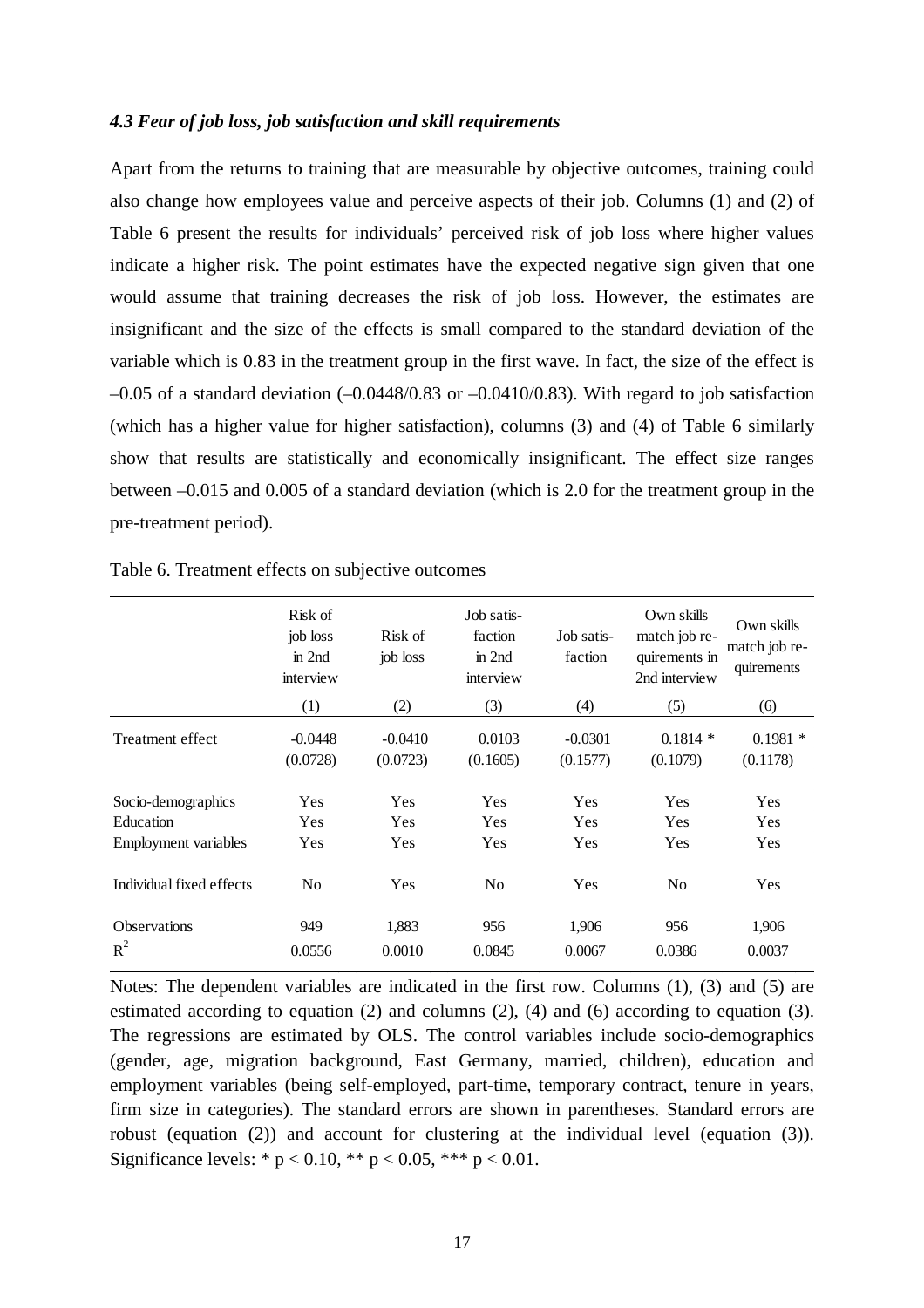Finally, columns (5) and (6) of Table 6 contain the effects of training co-financed by the voucher on the match between respondents' skills and their job requirements. A higher value indicates a better match of skills and requirements. In both specifications, there is a positive effect which is weakly statistically significant. It indicates that the training increased the match between skills and requirements. The effect is equivalent to an improvement by almost a sixth of a standard deviation of the variable in the treatment group in the first wave (0.1814/1.25 and 0.1981/1.25).

The findings show that training has the potential to improve the subjective perception of the match between own skills and job requirements. This result is in accordance with individuals' answers to the question about the main objective followed by training participants in the *Bildungsprämie* program. Descriptive statistics on the objectives (with multiple answers possible) show that the most frequently mentioned are: improving one's professional capacity (95 percent), coping with new job requirements (88 percent) and refreshing working skills and knowledge (87 percent). Other objectives such as increased earnings or preparation for a job change are mentioned less often by participants (64 percent and 44 percent, respectively).

#### *4.4 Sensitivity analysis*

The sensitivity analysis probes the robustness of our results with respect to several aspects. First, since some of the outcomes are not inherently continuous, more adequate models for binary, censored, count or ordinal outcomes are estimated. The number of training courses is re-estimated by a negative binomial model. The binary outcome variables being employed, being unemployed and having experienced any employment change are re-estimated by a Probit model when using a cross-sectional comparison and by a Logit fixed effects model when exploiting the longitudinal dimension of the data. The months in employment and unemployment are re-estimated by a Tobit model. For the subjective outcomes risk of job loss, job satisfaction and the match between skills and job requirements, the ordered Probit model is used for estimating cross-sectional comparisons and the "blow-up and cluster" (BUC) estimator (Baetschmann et al. 2014) is applied to account for fixed effects. This does not change any of the results. For those outcomes where results are statistically significant in the main analysis, the regression results are contained in Table 7. It can be seen that the results are statistically significant and the size of the coefficients is also similar to the main results.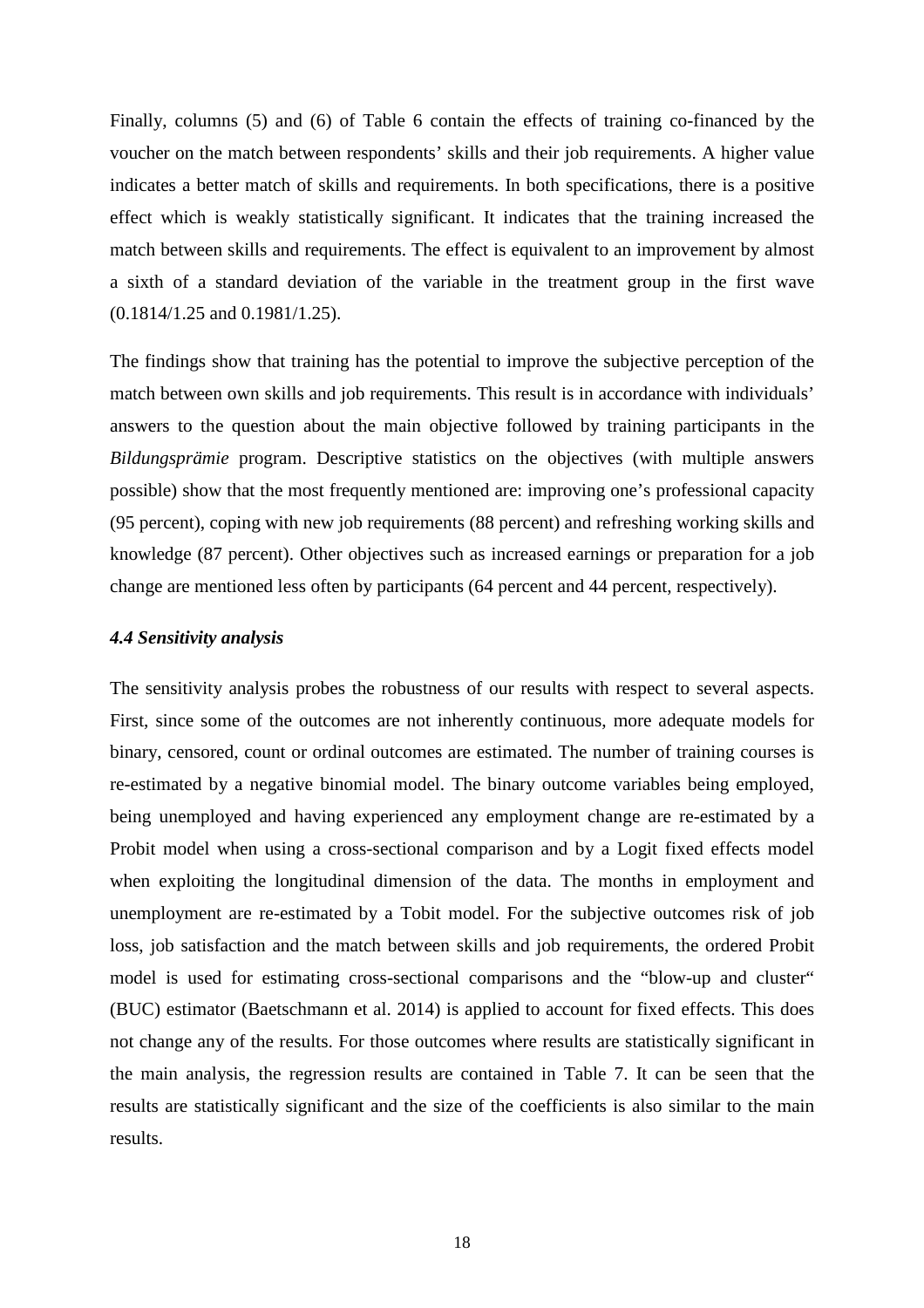|                          | Number of<br>training courses<br>between 1st and<br>2nd interview | Own skills<br>match job re-<br>quirements in 2nd<br>interview | Own skills<br>match job re-<br>quirements |
|--------------------------|-------------------------------------------------------------------|---------------------------------------------------------------|-------------------------------------------|
|                          | (1)                                                               | (2)                                                           | (3)                                       |
| Treatment effect         | $0.9444$ ***<br>(0.1689)                                          | $0.1658*$<br>(0.0971)                                         | $0.5455*$<br>(0.2800)                     |
| Socio-demographics       | <b>Yes</b>                                                        | <b>Yes</b>                                                    | Yes                                       |
| Education                | Yes                                                               | <b>Yes</b>                                                    | Yes                                       |
| <b>Employment</b> status | Yes                                                               | <b>Yes</b>                                                    | Yes                                       |
| Time between interviews  | Yes                                                               | N <sub>0</sub>                                                | N <sub>0</sub>                            |
| Individual fixed effects | No                                                                | N <sub>0</sub>                                                | Yes                                       |
| Observations             | 1,114                                                             | 956                                                           | 1,534                                     |

Table 7. Sensitivity analyses using models for count data and ordered outcomes

Notes: The dependent variables are indicated in the first row. Column (1) is estimated according to equation (1) by the negative binomial regression model. Column (2) is estimated according to equation (2) using the ordered Probit model. Column (3) is estimated by equation (3) applying the BUC-estimator (Baetschmann et al. 2014). Standard errors are shown in parentheses. Standard errors are robust (equations (1) and (2)) and account for clustering at the individual level (equation (3)). Significance levels: \*  $p < 0.10$ , \*\*  $p < 0.05$ , \*\*\*  $p < 0.01$ .

Second, we check the robustness of the results to using alternative definitions of the control group. While a cancelation of the training course or changes of timing/location by the training provider are very likely exogenous reasons, this is not necessarily true for health-, family- and time-related reasons. Therefore, all regressions are re-estimated using as control group only those individuals who could not realize their training plans because of course cancellations or changes induced by the provider of training. This reduces the control group from 178 to 146 individuals. The results confirm the significantly positive effect on the number of training courses and all insignificant results (not shown). However, the skill match quality is no longer statistically significantly affected by voucher training in either of the two specifications. The size of the effects decreases slightly from 0.18 to 0.17 when estimating equation (2) and from 0.20 to 0.12 when estimating equation (3).

#### **5. Conclusion**

This paper estimates a variety of pecuniary and non-pecuniary returns to training that was cofinanced by a training voucher. In particular, wages, employment, job tasks, the risk of job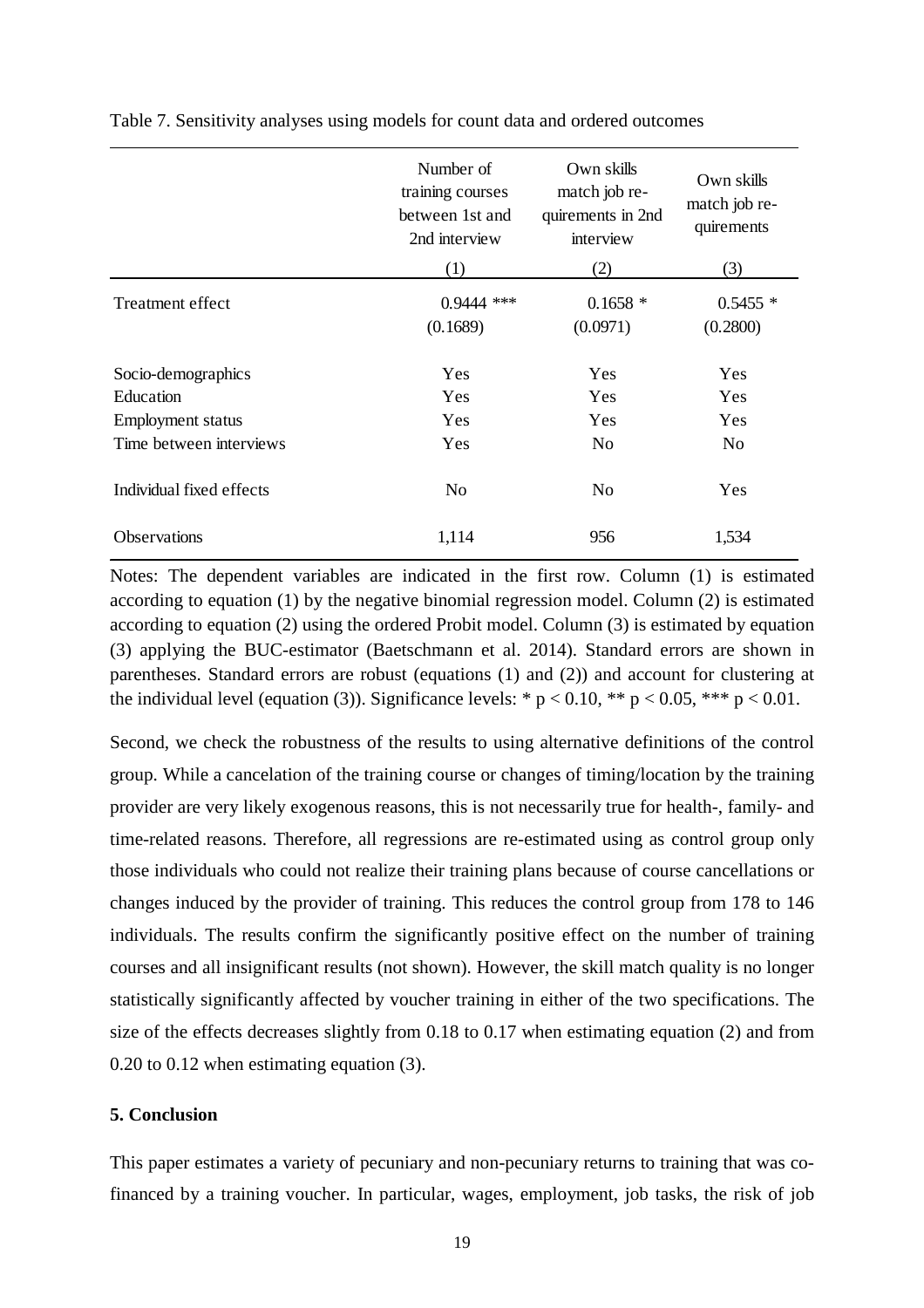loss, job satisfaction and the skill match are considered as outcomes. The empirical strategy follows Leuven and Oosterbeek (2008) and compares the outcomes of training participants with a subgroup of non-participants who intended to participate in training, but had to cancel their training plans due to a random event. Comparing average characteristics of training participants and the subgroup of non-participants reveals that Leuven and Oosterbeeks' approach is able to identify a treatment and a control group that are similar in a variety of characteristics, but differ in their training activities. The results indicate none of the considered outcomes to be significantly affected by training participation. The only exception is a weakly positive effect on the self-assessed match between employees' skills and the skill requirements of the job, even though this effect is not entirely statistically robust.

The insignificant results of voucher training on wages and employment corroborate the results of Schwerdt et al. (2012) and Hidalgo et al. (2014). Compared to the results for training in general, i.e., training that is not necessarily (co-)financed by a voucher, our results are also in line with the more recent literature estimating zero wage returns to training (Kuruscu 2006, Leuven and Oosterbeek 2008, Görlitz 2011). However, they contrast to the positive effects of training on employment found by Picchio and van Ours (2011), Parent (1999) and Singer and Toomet (2013). One reason for the difference in the results could be that these trainings are more often co-financed by one's employer which contrasts to voucher-financed training where firms are not involved to a large extent because finance is provided by the voucher. While a goal of any training with employer-involvement needs to be job stability (otherwise firms would not invest), the opposite could be the case at least for some participants in voucher training whose training objective is to get prepared for leaving their employer by changing jobs. Thus, the short-run effect of voucher training on the employment stability would be heterogeneous pooling together positive and negative effects which could explain an insignificant overall effect.

The weakly positive effect of training on the skill match might result from an actual improvement of employees' stock of human capital. However, since we have no objective measure of the stock of human capital, we can't rule out that the positive effect is simply due to subjective illusion. This notwithstanding, even if the return simply reflects subjective perceptions, it would provide an explanation for employees' training investments. The zero wage returns to training found in many analyses would otherwise raise the question why individuals invest in training after all. Our finding might explain this behavior.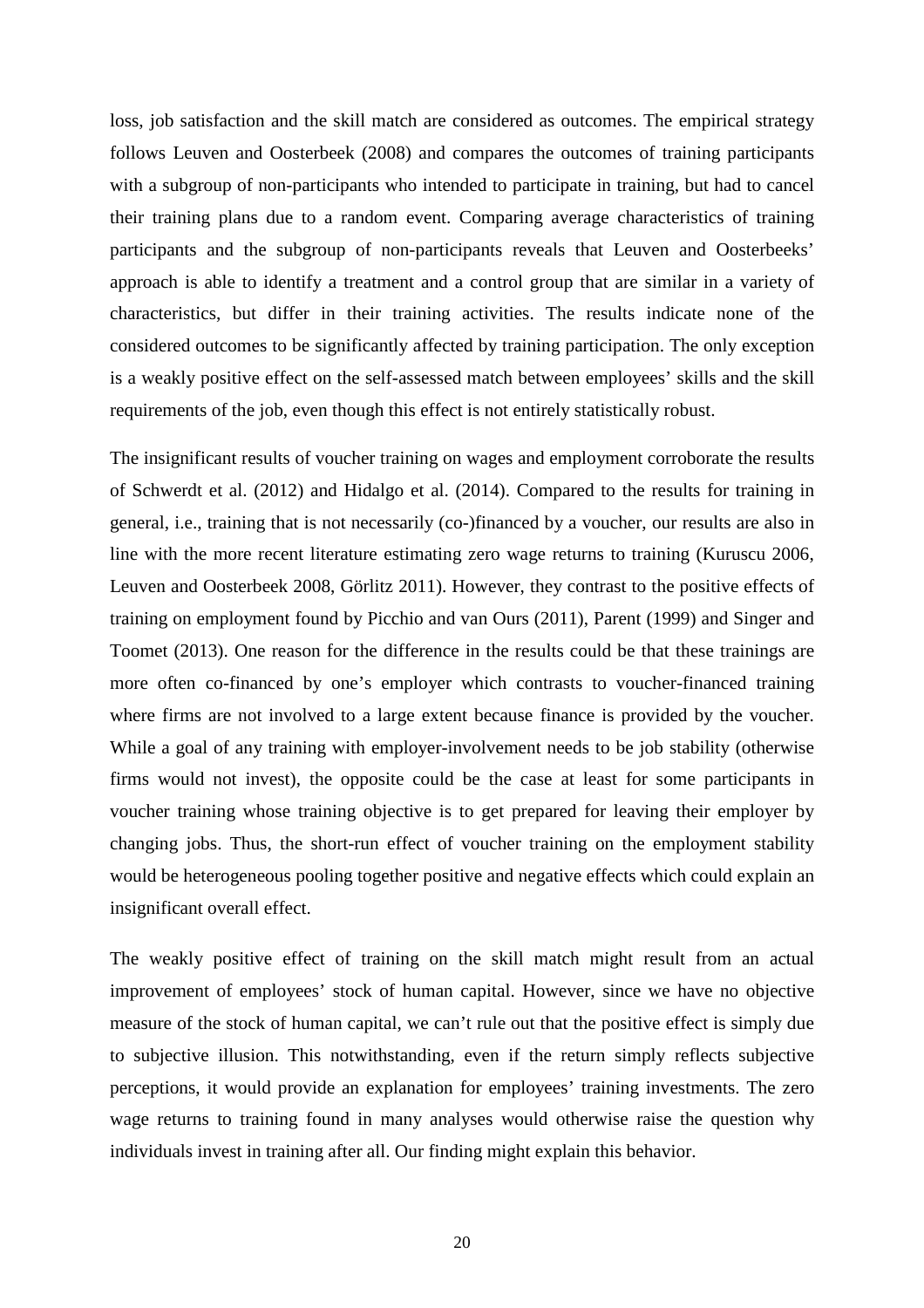#### **Literature**

Baetschmann, G., K. Straub and R. Winkelmann (2014), Consistent estimation of the fixed effects logit model. *Journal of the Royal Statistical Society: Series A* (forthcoming), doi: 10.1111/rssa.12090.

Bartel, A. (1995), Training, wage growth, and job performance: Evidence from a company database. *Journal of Labor Economics* 13 (3), 401-425.

Bell, S., L. Orr, J. Blomquist and G. Cain (1995), *Program Applicants as a Comparison Group in Evaluating Training Programs: Theory and a Test*. Kalamazoo, MI: W.E. Upjohn Institute for Employment Research.

Brunello, G., S. Comi and D. Sonedda (2012), Training Subsidies and the Wage Returns to Vocational Training: Evidence from Italian Regions. *Labour Economics* 19 (3), 361-372.

Burgard, C. and K. Görlitz (2014), Continuous Training, Job Satisfaction and Gender. An Empirical Analysis Using German Panel Data. *Evidence-based HRM: a global forum for empirical scholarship* 2 (2), 126-144.

Card, D., J. Kluve and A. Weber (2010), Active Labour Market Policy Evaluations: A Meta-Analysis. *The Economic Journal* 120 (548), F452-F477.

D'Addio, A. C., T. Eriksson, and P. Frijters (2007), An analysis of the determinants of job satisfaction when individuals' baseline satisfaction levels may differ. *Applied Economics* 39 (19), 2413-2423.

Frazis, H. and M. A. Loewenstein (2005), Reexamining the returns to training: Functional form, magnitude, and interpretation. *The Journal of Human Resources* 40 (2), 453-476.

Görlitz, K. (2011), Continuous training and wages: An empirical analysis using a comparison group approach. *Economics of Education Review* 30 (4), 691-701.

Görlitz, K. and M. Tamm (2013), Data on Training Activities of Employees in Low-Income Households. Mimeo.

Hidalgo, D., H. Oosterbeek and D. Webbink (2014), The impact of training vouchers on lowskilled workers. *Labour Economics* 31, 117-128.

Krueger, A. and C. Rouse (1998), The effect of workplace education on earnings, turnover, and job performance. *Journal of Labor Economics* 16 (1), 61-94.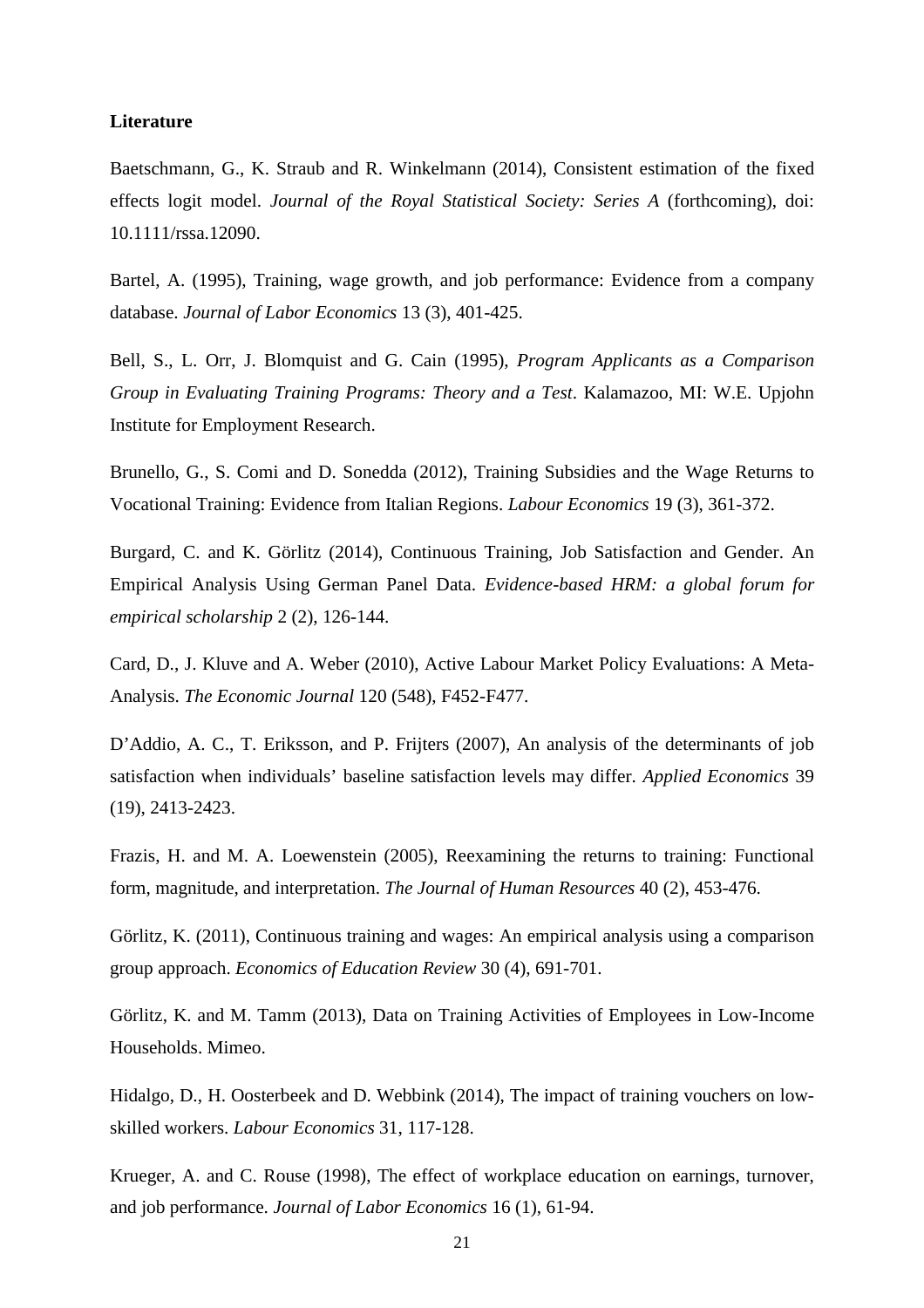Kuruscu, B. (2006), Training and lifetime income. *The American Economic Review* 96 (3), 832-846.

Leuven, E. and H. Oosterbeek (2008), An alternative approach to estimate the wage returns to private-sector training. *Journal of Applied Econometrics* 23 (4), 423-434.

Loewenstein, M. and J. Spletzer (1999). General and Specific Training: Evidence and Implications. *The Journal of Human Resources* 34 (4), 710-733.

Melero, E. (2010), Training and Promotion: Allocation of Skills or Incentives? *Industrial Relations* 49 (4), 640-667.

OECD (2004), *Co-Financing Lifelong Learning: Towards a Systemic Approach*. Organisation for Economic Co-operation and Development, Paris.

Parent, D. (1999). Wages and mobility: The impact of employer-provided training. *Journal of Labor Economics* 17 (2), 298-317.

Picchio, M. and J. C. van Ours (2011). Retaining through training even for older workers. *Economics of Education Review* 32, 29-48.

RWI, GIB and infas (2012), Datenmonitoring und Evaluation des Programms "Bildungsprämie", Endbericht 2012. Projekt für das Bundesministerium für Bildung und Forschung. RWI : Projektberichte. Essen.

Schwerdt, G., D. Messer, L. Woessmann and S. Wolter (2012), The impact of an adult education voucher program: Evidence from a randomized field experiment. *Journal of Public Economics* 96, 569-583.

Singer, C. and O. Toomet (2013), On government-subsidized training programs for older workers. IAB Discussion Paper 21/2013.

Spitz-Oener, A. (2006), Technical Change, Job Tasks and Rising Educational Demands: Looking Outside the Wage Structure. *Journal of Labor Economics* 24 (2), 235-270.